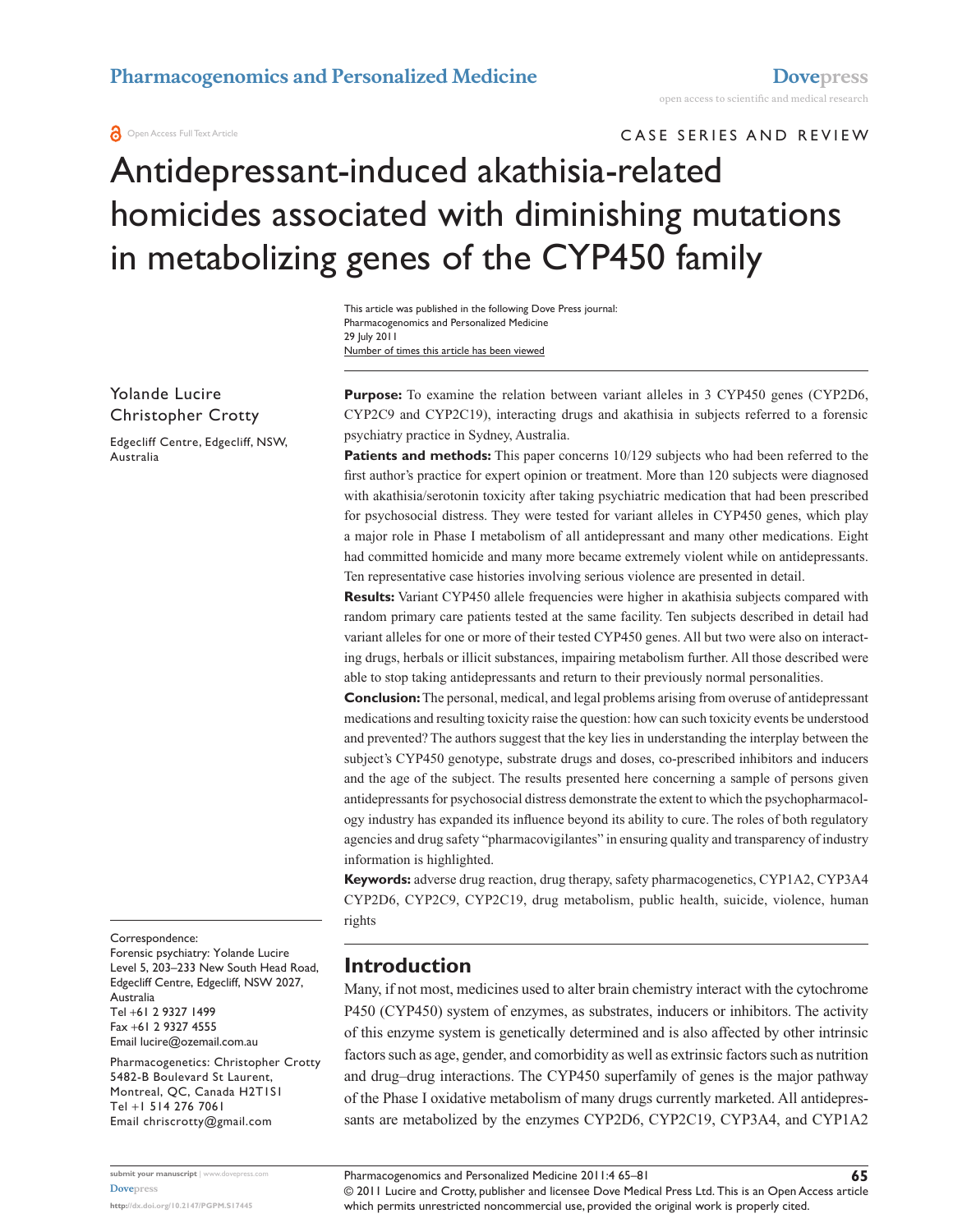to varying degrees, with the first three contributing most to metabolism.1–3 Variability in metabolism and treatment response to antidepressants can be affected by genetic polymorphisms. The general population can be broadly divided by CYP450 genetic testing into poor, intermediate, or extensive (normal or "wild-type") metabolizers for CYPs 2C9, 2C19 and 2D6, with an additional category of ultrarapid metabolizers for CYP2C19 (due to \*17 allele) and CYP2D6 due to duplications of extensive metabolizer alleles.1–3 The Karolinska group, led by Ingelman-Sundberg, maintains a website summarizing the relevant literature on the metabolizing functions of different alleles.4Table 1 shows the nomenclature conventions for naming the non-variant and variant alleles, with examples of some of the clinical consequences that may result from having one or more variant alleles for a given CYP450 gene.<sup>5</sup>

Drug metabolism phenotype can be affected by the medications taken. For example, genetically extensive metabolizers will metabolize drugs like poor metabolizers after taking CYP inhibitors (notably fluoxetine and paroxetine) that reduce or eliminate enzyme activity.6,7 With some drugs and prodrugs such as codeine, ultrarapid metabolism producing an active metabolite was found to be problematic.<sup>8</sup> Ultrarapid metabolism at CYP2D6 (due to allele duplications), seems to be strongly associated with a large number of deaths from intoxication and suicide.<sup>9-11</sup> The ultrarapid metabolizer allele CYP2C19\*17 is likely to cause therapeutic failures in drug treatment with antidepressants, but no reports of serious adversity associated with it have been published to date.<sup>12</sup> High or fast-changing levels of psychotropic substances can

cause unpredictable toxicity leading to violent behavioral effects, including akathisia.13,14 These effects are listed in product information (PI) or "label"; product information for drugs used in the USA can be found on the website of the US Food and Drug Administration.15 Extrapyramidal side effects (EPSEs), including akathisia, may develop very fast in persons with slower CYP450 metabolism.<sup>16</sup> These effects were first identified in children whose cytochrome systems and other metabolic pathways were not yet fully developed or may have not yet been induced.

Further information on CYP450 attribution for the drugs and substances described in this paper is presented in Table 2, adapted from Wynn et al, whose *Clinical Manual of Drug Interaction Principles for Medical Practice* has been the authors' invaluable tool for understanding drug–gene and drug-drug interpretations.<sup>1</sup> It accords with Flockhart's *Cytochrome P450 Drug Interaction* Table. 17 Information about the therapeutic window comes for Baumann et al.<sup>18</sup>

We present here a summary of findings from a group of subjects who were referred to the forensic psychiatry practice of Yolande Lucire for psychiatric assessment. They were found to be experiencing adverse drug reactions, manifestations of neurotoxicity/akathisia, and were tested for variant alleles in CYP450 genes. We present some essential features, including genotype, drug regime, and outcomes, along with rationales based on the research literature in CYP450 drug metabolism, for a selected group of subjects who represent the extreme violent end of the spectrum for akathisic subjects.

| <b>Phenotype</b> | <b>Genetic basis</b>      | <b>Clinical consequences</b>     | <b>Examples of alleles</b>    | <b>Examples of clinical</b>    |  |
|------------------|---------------------------|----------------------------------|-------------------------------|--------------------------------|--|
|                  |                           |                                  | causing the phenotype         | consequences                   |  |
| <b>UM</b>        | More than two active      | Lack of response of the          | CYP2C19*17                    | CYP2C19: increased bleeding    |  |
|                  | gene copies on the        | parent drug                      | CYP2D6*1*2 x N (gene          | risk with clopidogrel          |  |
|                  | same allele, or increased | Increased ADRs due to            | duplication/multiduplication) | CYP2D6: nonresponse of         |  |
|                  | expression of a           | increased metabolite or active   |                               | antiemetics, antidepressants   |  |
|                  | single gene               | drug production                  |                               | and increased suicide risk     |  |
|                  |                           |                                  |                               | ADRs after codeine and         |  |
|                  |                           |                                  |                               | tramadol treatment             |  |
| EM               | Two functional alleles    | Ordinary response                | CYP2C9*1, CYP2C19*1,          | Normal metabolism              |  |
|                  |                           |                                  | CYP2D6*I                      |                                |  |
| IM               | One defective allele      | Increased concentration          | CYP2C9*2, CYP2D6*10,          | Reduced response to tamoxifen  |  |
|                  | or two partially          | of parent drug                   | CYP2D6*41                     | and to analgesic treatment     |  |
|                  | defective alleles         | Decreased metabolite             |                               |                                |  |
|                  |                           | formation                        |                               |                                |  |
| <b>PM</b>        | Two defective alleles     | Higher levels of the parent drug | CYP2C9*3, CYP2C19*2,          | Increased ADRs                 |  |
|                  |                           | Increased risk for ADRs          | CYP2C19*3, CYP2D6*4,          | Reduced response to analgesics |  |
|                  |                           |                                  | CYP2D6*5                      | and tamoxifen                  |  |

**Table 1** Drug metabolizing CYP450 phenotypes and polymorphic CYP450 alleles of importance for drug response

**Note:** Reprinted from *Biochemical and Biophysical Research Communications*, vol 396, issue 1, M Ingelman-Sundberg, SC Sim, Pharmacogenetic biomarkers as tools for improved drug therapy; emphasis on the cytochrome P450 system, pages 90–94. Copyright 2010, with permission from Elsevier

**Abbreviations:** ADR, adverse drug reaction; UM, ultrarapid metabolizer; EM, extensive metabolizer; IM, intermediate metabolizer; PM, poor metabolizer.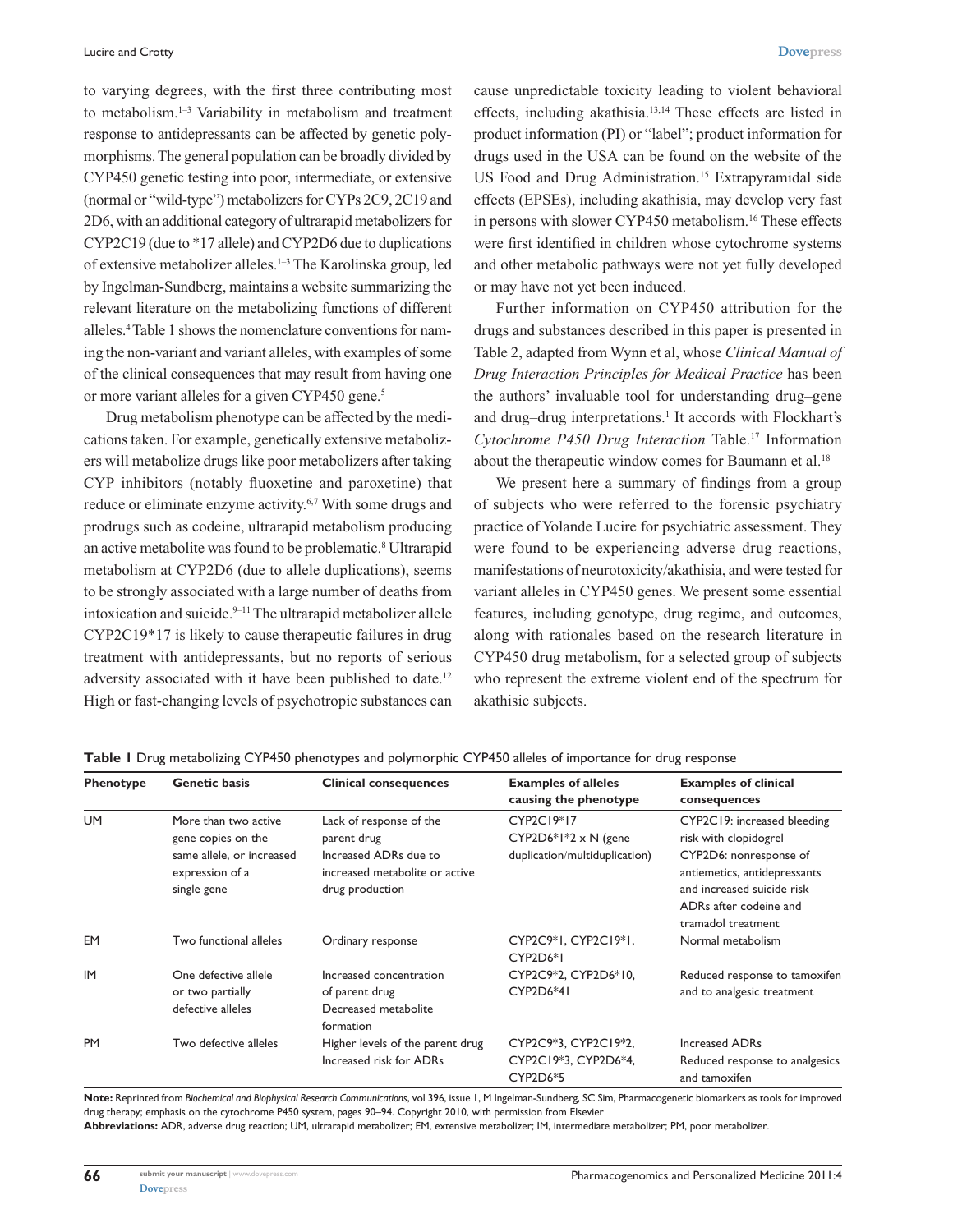| Table 2 Drugs involved in these cases, with therapeutic windows and CYP450 attribution as metabolic substrates, inhibitors, and inducers |
|------------------------------------------------------------------------------------------------------------------------------------------|
|------------------------------------------------------------------------------------------------------------------------------------------|

| <b>Drug</b>                                      | <b>Therapeutic window</b>                          | <b>CYP450</b> metabolism | <b>Enzymes inhibited</b>                                  | <b>Enzymes induced</b>        |
|--------------------------------------------------|----------------------------------------------------|--------------------------|-----------------------------------------------------------|-------------------------------|
| Alcohol                                          |                                                    | 2E1 <sup>d</sup>         | 2EI (acute)                                               | 2EI (chronic)                 |
| Cannabis and its<br>metabolites <sup>46-49</sup> |                                                    | 2C9, 3A4                 | 2C9, 3A4, 3A5                                             | 2C9                           |
| Ciprofloxacin                                    |                                                    | 3A4                      | IA2 <sup>a</sup> , 3A4 <sup>a</sup>                       |                               |
| Citalopram                                       | 30-130 ng/mL                                       | 2C19, 2D6, 3A4           | 2D6 <sup>c</sup>                                          |                               |
| Escitalopram                                     | 15-80 ng/mL                                        | 2C19, 2D6, 3A4           | 2D6 <sup>c</sup>                                          |                               |
| Estrogen                                         |                                                    | 2C9 (minor), 3A4         | 2C19 <sup>b</sup> , 3A4 <sup>c</sup>                      |                               |
| Fluoxetine                                       | 120-300 ng/mL (including                           | 2C9, 2C19, 2D6, 3A4      | $IA2c$ , $2C9b$ , $2C19b$                                 |                               |
|                                                  | norfluoxetine)                                     |                          | 2D6 <sup>a</sup> , 3A4 <sup>b</sup> , 2B6 <sup>b</sup>    |                               |
| Fluvoxamine                                      | 150-300 ng/mL                                      | IA2, 2D6                 | IA2 <sup>a</sup> , 2B6 <sup>b</sup> , 2C9 <sup>b</sup> ,  |                               |
|                                                  |                                                    |                          | 2C19 <sup>a</sup> , 2D6 <sup>b</sup> , 3A4 <sup>b</sup> , |                               |
| Hypericum                                        |                                                    |                          |                                                           | 2C9 (long-term),<br>2C19, 3A4 |
| Nortriptyline <sup>25-28,32-36</sup>             | 70-170 ng/mL                                       | 2D6, 3A4                 | 2C19, 2D6                                                 |                               |
| Paroxetine                                       | 70-120 ng/mL                                       | 2D6, 3A4                 | IA2 <sup>c</sup> , 2B6 <sup>a</sup> , 2C9 <sup>c</sup> ,  |                               |
|                                                  |                                                    |                          | 2C19°, 2D6 <sup>a</sup> , 3A4 <sup>b</sup> ,              |                               |
| Sertraline                                       | $10-50$ ng/mL                                      | 2B6, 2C9, 2C19, 2D6, 3A4 | IA2 <sup>c</sup> , 2B6 <sup>b</sup> , 2C9 <sup>b</sup> ,  |                               |
|                                                  |                                                    |                          | 2C19 <sup>b</sup> , 2D6 <sup>e</sup> , 3A4 <sup>b</sup>   |                               |
| Serotonin (5HT)                                  |                                                    | 2C9                      |                                                           |                               |
| Valerian <sup>37-39</sup>                        |                                                    |                          | 3A4                                                       |                               |
| Valproate                                        | 50-100 μg/mL                                       | Complex: 2A6, 2C9, 2C19  | 2C9, 2D6                                                  | Uncertain, possibly 3A4       |
| Venlafaxine                                      | 195-400 ng/mL (including<br>O-desmethylvenlafaxine | 2C19, 2D6, 3A4           | 2D6 <sup>c</sup>                                          |                               |
| Zolpidem                                         | 90-325 ng/mL                                       | 1A2, 2C9, 3A4 (major)    |                                                           |                               |

Notes: Where not referenced, data is from Wynn et al.<sup>1 a</sup>Potent inhibition; <sup>b</sup>moderate inhibition; finild inhibition; <sup>d</sup>other hepatic and extrahepatic pathways important;<br>featraling is a potent inhibiter at high concent <sup>e</sup>sertraline is a potent inhibitor at high concentrations (typically at doses > 200 mg/day); information about therapeutic window is from Baumann et al.<sup>18</sup>

## **Patients and methods**

### Study setting and population description

In an ongoing, naturalistic study, 129 people were referred or self-referred to Yolande Lucire's forensic psychiatry practice for expert opinion and were diagnosed as having medication-induced disorders, serious adverse drug reactions to drugs metabolized by CYP450 enzymes. They were tested for variant alleles for three CYP450 genes (2D6, 2C9, 2C19); nine more were tested because they were first-degree relatives. The total number of persons tested was 138. Four swabs produced incomplete results.

### Sources of referral

Of the 129, 92 were referred by lawyers for various issues; 29/92 were being treated for compensable work stress; 9/92 for compensable physical injuries; and a further 30/92 faced criminal charges because they had committed a variety of offences, ranging from trespass, running amok, and malicious damage to violence resulting in homicide; 6/92 had been brought before professional tribunals for behavioral changes; 7/92 had issues with child custody; and the remainder had a variety of problems.

Following akathisic, suicidal, self-mutilating, and/or homicidal behavior on psychiatric drugs, 29/129 persons

had self-referred, requesting to be research subjects and they conformed to the study's criteria for testing. Another 11/129 were friends and neighbors who requested testing, asking if CYP450 genotyping could shed light on their adverse drug reactions.

### Reasons for testing

Five of the 129 had experienced lack of response or adversity with nonpsychiatric drugs: metoclopramide (an akathisia inducer) (1), clopidogrel (1), opioids (3). The other 124 were found to be experiencing adverse drug reactions for drugs used in psychiatry and/or zolpidem. They had reported symptoms or shown signs of akathisia-related suicidal and/ or homicidal impulses, dysphoria, which overlapped with manic shift with behavioral disturbance and symptoms of serotonin toxicity, in the range described by Breggin.19 Three were investigated after bizarre sleep activities while on zolpidem.

### Clinical characteristics of the tested population

Of the tested population, 86 seemed to have been fully functioning workers or students experiencing various degrees of psychosocial stress, who were being treated for compensable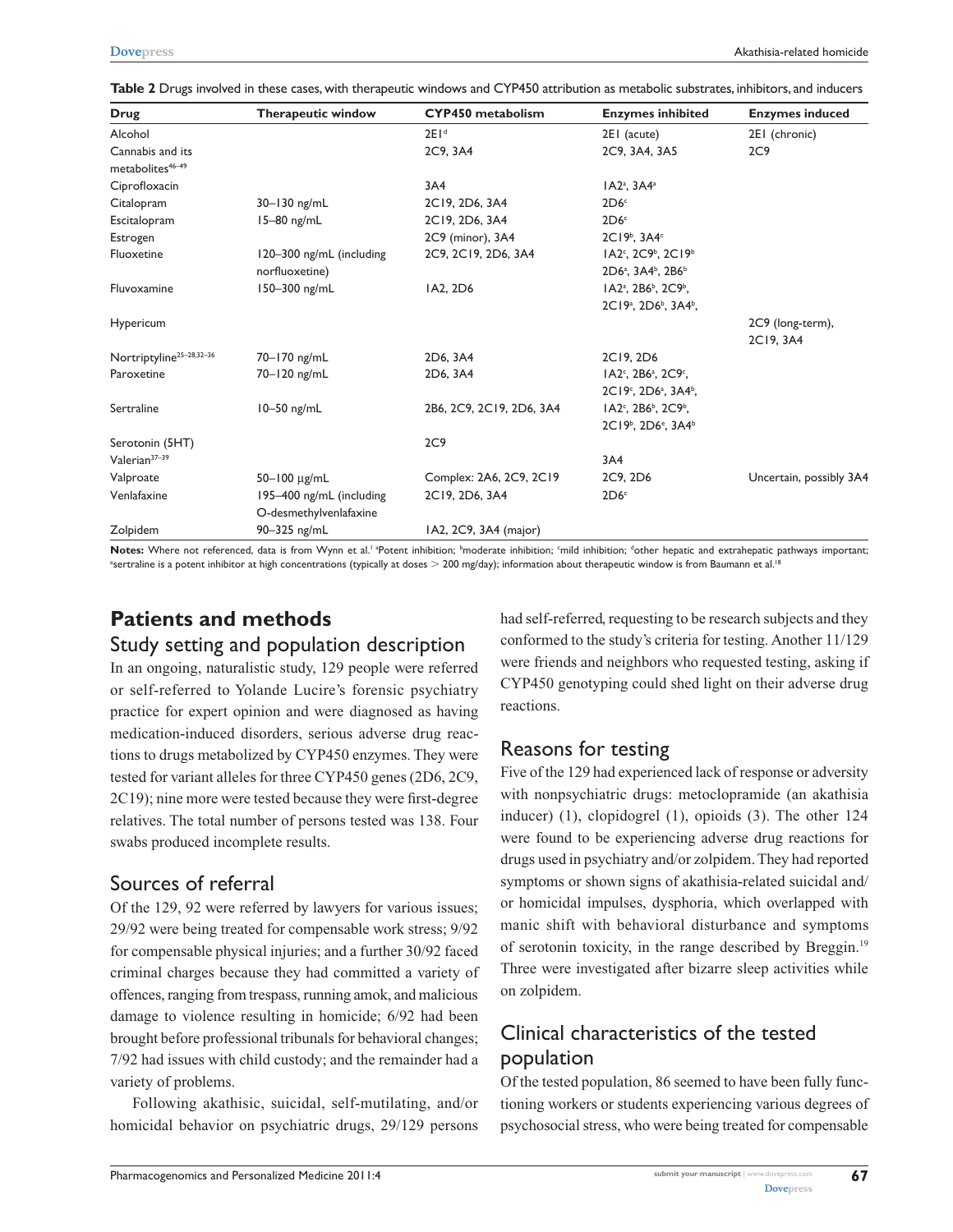injuries and/or stressors. Four had been diagnosed with mental illness before they used substances, medicinal or other: two with schizophrenia and two with bipolar disorder. At least 26 were given psychiatric medications following or during the use of illicit substances such as cannabis, amphetamines, and ecstasy (MDMA), three had taken hypericum before taking antidepressants and had developed similar adversity on that. Three had received attention for anorexia nervosa, three for the effects of sexual abuse, two for brain injuries, one for organophosphate poisoning, and one for epilepsy. The expected array of human problems was disclosed, with overlapping alcohol overuse (2), personality disorders (6), and bereavements (4). The premedication conditions of six could not be reliably assessed.

### Outcomes of psychiatric medications in this population

Out of the 129, eight had committed homicide, three had committed suicide and one had sleepwalked to her death. The first author restored 16 to their previously normal personalities by supervising a very slow and safe withdrawal of medications in the correct order. Fifty-six others had stopped taking the drugs, with or without medical support, after intervals varying from one day to several years. Some had stopped taking the drugs after consulting pharmacists or protocols available on the Internet. These reported recovery. Thirty reported back that their treating doctors were unresponsive to genetic information. Some were forced by court orders at the instigation of the prescribing physician to continue taking the same drugs by injection. Those who were not allowed to stop medications included 4 of the 16 who had been imprisoned, while 12 of those who had been imprisoned for akathisiarelated events reported recovery. Twelve had manifested neuroleptic-induced deficits, in one case demonstrable on magnetic resonance imaging, and, in two, deterioration involving loss of cognitive function was confirmed by intelligence tests. Two suffered strokes and five had become diabetic when olanzapine was added (without success) in an attempt to quell antidepressant-induced hallucinosis. Those taking zolpidem experienced various unmotivated sleep activities, including a death that occurred while sleepwalking and a homicide.

Twenty-six were known to be taking illicit or herbal psychoactive substances metabolized by CYP450 and had been treated with antidepressants, antipsychotics, atypicals, and enforced zuclopenthixol depot injections (all also metabolized by CYP450) and remained under psychiatric care until they stopped medication or committed suicide. Their treating doctors are among the 30 unresponsive to genetic information. This attitude may be related to a popular but contested belief that cannabis accelerates the onset of mental illness.20 It has not been possible to follow up the fates of 26 of them.

#### Genetic testing

The CYP450 genetic testing for all but one of the described subjects was carried out at Healthscope Molecular in Melbourne, Australia. Healthscope Molecular tested for CYP2D6: \*2 (functional allele), \*9, \*10, \*17, \*41 (partial function alleles) and  $*3, *4, *5, *6, *7,$  and  $*8$  (non-functional alleles) as well as multiple copies (potential ultrarapid metabolizers); CYP2C9: \*2 and \*3 (non-functional alleles); CYP2C19: \*2 and \*3 (partial function alleles) and after 2007, 2C19\*17 (ultrarapid metabolizer allele), using the Applied Biosystems (Foster City, CA) ABI3130. In the other case (Subject 5 in Table 3), gene testing was carried out by Genelex (Seattle, WA).

### **Results**

### The association among variant alleles, drug metabolism, and severe akathisia

Of 138 persons tested for CYP450 genes, 129 had experienced adversity, mainly akathisia, due to psychiatric drugs, and nine were first-degree relatives of those treated, who also had a history of adversity on other drugs. Forty-nine akathisia subjects were tested for six alleles in three CYP450 genes at Diversity Health Institute of Westmead Hospital, Westmead, New South Wales, Australia. The significantly increased frequency of multiples of diminished activity alleles in akathisia subjects compared with a sample of Western Sydney clinical patients has been previously reported.<sup>21</sup>

Eighty-five akathisia subjects fully tested (or retested) at Healthscope Molecular (see Patients and methods for allele coverage) were compared with a sample of 150 randomly selected primary care patients referred for other tests and tested for CYP450 genes at the same laboratory in 2007.<sup>22</sup> This comparison revealed significantly higher frequencies of variant alleles in akathisia subjects in comparison with the primary care sample, and significantly lower frequencies of subjects with extensive metabolizer alleles (Figure 1). All but 1/85 (98.8%) of akathisia subjects possessed at least one variant allele for the three CYP450 genes tested (CYPs 2C9, 2C19, and 2D6), while 81% of the randomly selected primary care patients possessed at least one variant allele; 19% of the randomly selected primary care patients had no variant alleles compared with 1.2% of akathisia patients (Figure 1). The odds ratio for this comparison was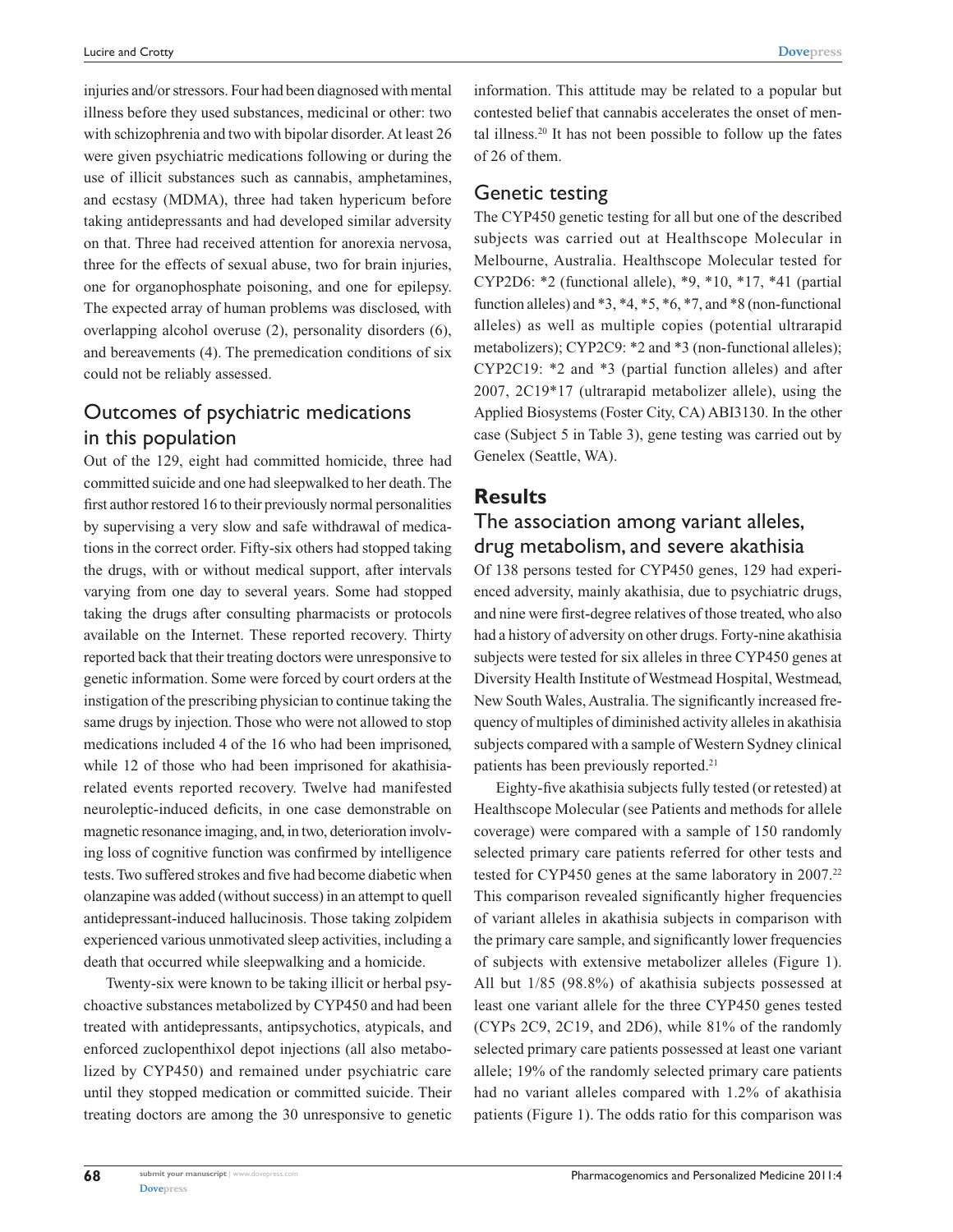| <b>Subject</b><br>number | Drug, dose and treatment<br>duration                                                                                                                                                                                                                                                                                                                                                                | <b>Genotypes</b><br># of null, diminished                                                                            | <b>Circumstances</b><br>of crime                                                                                                                                                                                                | <b>Outcome</b>                                                                                                                                                                                                                       |
|--------------------------|-----------------------------------------------------------------------------------------------------------------------------------------------------------------------------------------------------------------------------------------------------------------------------------------------------------------------------------------------------------------------------------------------------|----------------------------------------------------------------------------------------------------------------------|---------------------------------------------------------------------------------------------------------------------------------------------------------------------------------------------------------------------------------|--------------------------------------------------------------------------------------------------------------------------------------------------------------------------------------------------------------------------------------|
| Gender                   | <b>Reason for treatment</b>                                                                                                                                                                                                                                                                                                                                                                         | or ultrarapid                                                                                                        |                                                                                                                                                                                                                                 |                                                                                                                                                                                                                                      |
| Age                      |                                                                                                                                                                                                                                                                                                                                                                                                     | metabolizer alleles                                                                                                  |                                                                                                                                                                                                                                 |                                                                                                                                                                                                                                      |
| 1<br>F<br>35             | Nortriptyline (12.5 mg/day)<br>superimposed on valerian<br>Treated for distress due to<br>husband's drinking                                                                                                                                                                                                                                                                                        | $2D6 *4*41$<br>$2C9 * 1/*2$<br>$2C19 * 1/* 17$<br>One null allele<br>Two diminished alleles<br>One ultrarapid allele | Killed teenage<br>daughter in toxic<br>delirium after 3 days                                                                                                                                                                    | Pleaded mental illness, misdiagnosed<br>with schizophrenia and treated with<br>more CYP450 substrates.<br>Recovered on withdrawal but more<br>drugs are still being prescribed on<br>Tribunal orders with near fatal<br>consequences |
| 2<br>M<br>18             | Fluoxetine (10 mg/day)<br>14 days then 4 days in<br>withdrawal superimposed<br>on cannabis use<br>Treated because twin sister<br>was comatose after a car crash                                                                                                                                                                                                                                     | $2D6 * 5*4$<br>$2C9 * 1/* 1$<br>2C19 *1/*17<br>Two null alleles<br>One ultrarapid allele                             | Violent akathisia for<br>14 days; killed father<br>4 days after subject ran<br>out of pills                                                                                                                                     | 60-year sentence, wants to appeal<br>Recovered on withdrawal                                                                                                                                                                         |
| 3<br>M<br>35             | Paroxetine (20 mg/day)<br>minimal alcohol<br>Distressed by "on and off"<br>relationship with mother<br>of his child                                                                                                                                                                                                                                                                                 | $2D6 *2/*4$<br>$2C9 * 1/*2$<br>$2C19 * 1/*2$<br>Two null alleles<br>One diminished allele                            | Stabbed former partner<br>30+ times after 11 weeks<br>of akathisia on paroxetine<br>Psychological blow<br>automatism, no memory                                                                                                 | Suspected of bipolar disorder<br>before stopping paroxetine<br>Convicted of murder<br>Recovered on withdrawal                                                                                                                        |
| 4<br>M<br>46             | Paroxetine (40 mg/day) 40 weeks.<br>Suicidal, but resumed and increased<br>to 60 mg/day<br>Anxiety about not making enough<br>money to support family; insomnia<br>and weight loss                                                                                                                                                                                                                  | 2D6 *1/*41<br>$2C9 * 1/* 1$<br>2C19 *17/*17<br>One diminished allele<br>Two ultrarapid alleles                       | Killed son in a manic-shift<br>akathisia/delirium after<br>42 days on paroxetine<br>and 20 days after its<br>increase to 60 mg/day                                                                                              | Medical supervision<br>Recovered on withdrawal                                                                                                                                                                                       |
| 5<br>M<br>16             | Fluoxetine (60 mg/day, valproate<br>1000 mg/day)<br>Treated because depressed, in<br>a group home, struggling at school,<br>and girlfriend left                                                                                                                                                                                                                                                     | $2D6 * 1/*6$<br>$2C9 * 1/* 1$<br>$2C19 * 1/* 1$<br>One null allele                                                   | Killed therapist in hospital<br>after 11 weeks, in hospital<br>for suicide attempts on<br>sertraline, then<br>on fluoxetine                                                                                                     | 14 years in jail for murder; wants<br>to appeal<br>Recovered on withdrawal                                                                                                                                                           |
| 6<br>M<br>50             | Initially fluoxetine then<br>amitriptyline<br>Valproate (800/mg day) throughout<br>(polypharmacy)<br>Then venlafaxine (300 mg/day) +<br>valproate + zolpidem and/or zopiclone<br>for 2 years<br>Finally, withdrawal from venlafaxine<br>while on a vitamin mixture containing<br>serotonin, ciprofloxacin, and zolpidem<br>(10 mg) taken repeatedly<br>Treated because of distress<br>over divorce. | $2D6 * 1/*2$<br>$2C9 * 1/* 1$<br>$2C19 * 1/*2$<br>One null allele                                                    | 3 years of violent akathisia<br>on polypharmacy. In<br>withdrawal from<br>venlafaxine (4 days),<br>subject shot a stranger<br>with friend's gun; subject<br>recalled nothing<br>Homicide occurred in a<br>state of somnambulism | Appeal by state against short<br>sentence was unsuccessful<br>Recovered on withdrawal                                                                                                                                                |
| 7<br>M<br>24             | Sertraline, then escitalopram (10 mg/<br>day) + hypericum (900 mg/day) caused<br>a series of suicide attempts and assaults<br>culminating in near lethal violence<br>Treated for anxiety and illicit<br>substance use                                                                                                                                                                               | $2D6 * 1/*41$<br>$2C9 * 1/*2$<br>$2C19 * 1/*2$<br>One null allele<br>Two diminished alleles                          | Nearly killed partner<br>after 2 months of<br>uncharacteristic violence                                                                                                                                                         | 12 years in jail for attempted<br>murder: wished to appeal<br>Recovered on withdrawal                                                                                                                                                |
| 8<br>F<br>26             | Paroxetine (20 mg/day) followed by<br>fluoxetine, sertraline, citalopram then<br>venlafaxine (300 mg/day) for 2 years<br>Treated for difficulties with in-laws                                                                                                                                                                                                                                      | $2D6 *2/*4$<br>$2C19 * 2/* 17$<br>$2C9 * 1/* 1$<br>Two null alleles<br>One ultrarapid allele                         | Several suicide attempts<br>and two attempts to kill<br>two children                                                                                                                                                            | Pleaded diminished responsibility<br>to four charges of attempted<br>murder, no jail time.<br>Recovered on withdrawal                                                                                                                |

**Table 3** Information on subjects' drug regimes, CYP450 genotypes, criminal acts, and outcomes for ten of those suffering violent akathisia

(*Continued*)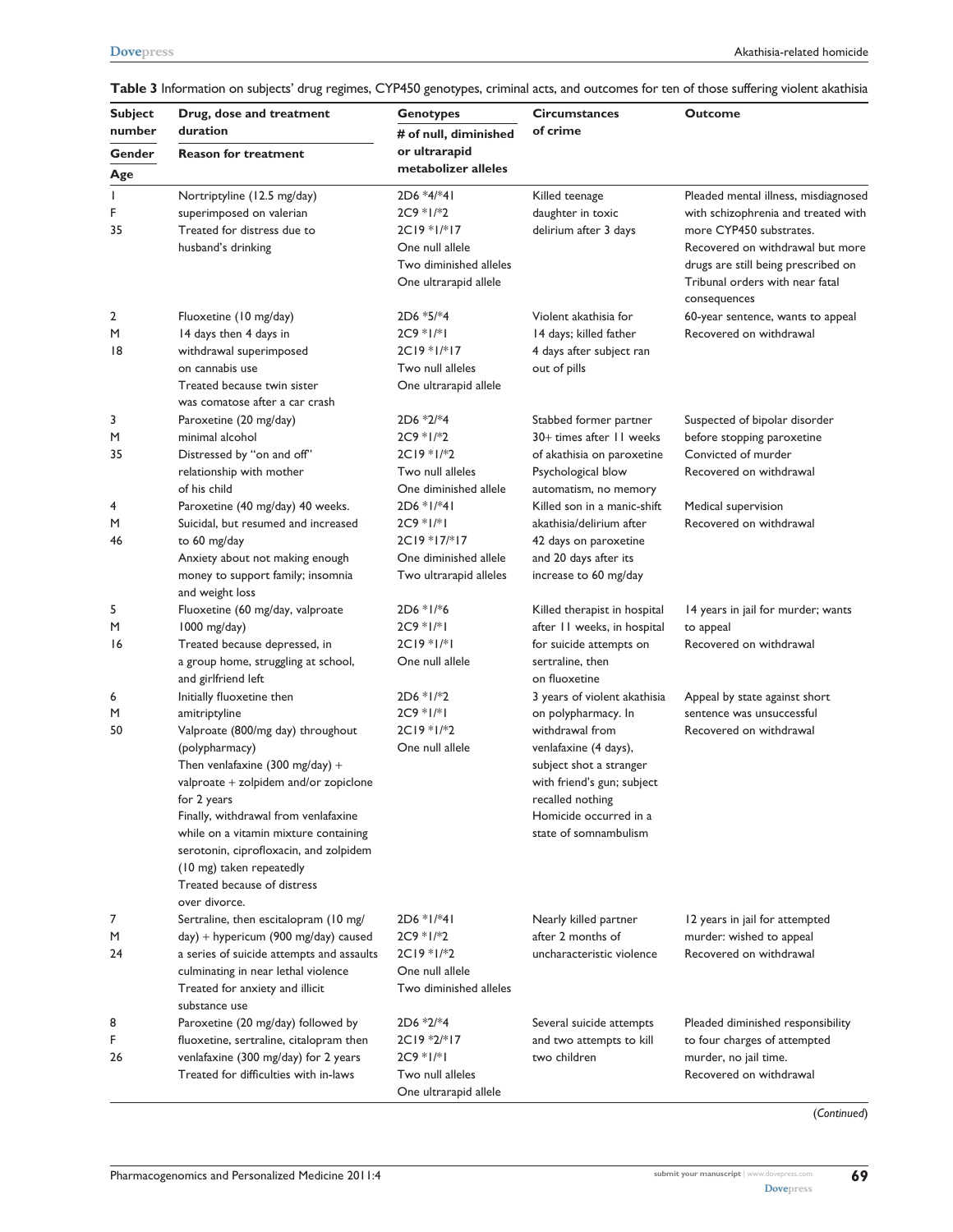#### **Table 3** (*Continued*)

mg, pravastatin 40 mg, sometimes altovastatin, irbesartan (300 mg/day),

| <b>Lable 3</b> (Continued) |                                         |                       |                            |                                    |  |
|----------------------------|-----------------------------------------|-----------------------|----------------------------|------------------------------------|--|
| <b>Subject</b>             | Drug, dose and treatment                | <b>Genotypes</b>      | <b>Circumstances</b>       | <b>Outcome</b>                     |  |
| number                     | duration                                | # of null, diminished | of crime                   |                                    |  |
| <b>Gender</b>              | <b>Reason for treatment</b>             | or ultrarapid         |                            |                                    |  |
| Age                        |                                         | metabolizer alleles   |                            |                                    |  |
| 9                          | Paroxetine (to 60 mg/day) then          | $2D6 *4/*4$           | Tried to kill two children | Hospitalized: venlafaxine for      |  |
| F.                         | citalopram, fluoxetine then venlafaxine | $2C9 * 1/* 1$         | after 3 years of akathisia | another year until unassisted      |  |
| 52                         | 300 mg/day) and intermittent            | $2C19*1/*1$           | on all SSRIs, against      | withdrawal                         |  |
|                            | metoclopramide as needed, tramadol      | Two null alleles      | a background of            | Further episodes of akathisia with |  |
|                            | as needed, diazepam 5 mg as needed,     |                       | polypharmacy involving     | tramadol, simvastatin, conjugated  |  |
|                            | conjugated estrogens (Premarin) 0.625   |                       | up to ten drugs at a time  | estrogens on their own             |  |

**[Dovepress](www.dovepress.com)**

Recovered from akathisia on withdrawal but never worked again

|    | tenormin (12.5 mg/day), valacyclovir<br>for shingles, seretide, various<br>antibiotics, penicillin, cephalexin,<br>erythromycin, celecoxib (200 mg ad<br>lib), oroxine (100 mg/day), various |                       |                              |                                     |
|----|----------------------------------------------------------------------------------------------------------------------------------------------------------------------------------------------|-----------------------|------------------------------|-------------------------------------|
|    | antibiotics, flu vaccination.                                                                                                                                                                |                       |                              |                                     |
|    | Treated for harassment at work                                                                                                                                                               |                       |                              |                                     |
| 10 | Citalopram (dose unknown), then                                                                                                                                                              | $2D6 *2/*4$           | Personality changed to       | Subject was switched to venlafaxine |
| F. | venlafaxine superimposed on heavy                                                                                                                                                            | $2C9 * 1/*2$          | aggressive and suicidal;     | on which she continued to make      |
| 25 | cannabis use.                                                                                                                                                                                | $2C19 * 1/* 1$        | subject jumped in front      | suicide attempts for 4 years until  |
|    | Treated for marital distress                                                                                                                                                                 | One null allele       | of train with child and lost | withdrawal and full recovery        |
|    |                                                                                                                                                                                              | One diminished allele | custody for years            |                                     |

**Note:** All subjects were tested at Healthscope Molecular (Melbourne, Australia) except Subject 5, who was tested for the same alleles at Genelex (Seattle, WA, USA). **Abbreviation:** SSRI, selective serotonin reuptake inhibitor.

19.3 (95% CI: 2.57–144.5; *P* = 0.00014; Fisher two-tailed exact probability test), therefore, the null hypothesis that this difference in variant allele frequency between the two samples occurred by chance alone can be safely dismissed. The 2007 randomly selected primary care patient data from Healthscope Molecular identified 2D6\*2 as a "variant." 2C19\*17, since it was not tested for at that time, was subsumed into the nonvariant 2C19\*1 category; the comparison



**Figure 1** Prevalence of individuals with different numbers of variant CYP450 alleles in two groups: akathisia subjects and randomly selected primary care patients.

in Figure 1 was made on this basis. An analysis of CYP450 alleles after 2007 (the case for all akathisia subjects tested at Healthscope and which included 2C19\*17) that considered their functionality, as recognised presently, revealed the following: 10/85 had no diminishing (as opposed to variant) mutations, 37/85 had one, 29/85 had two, 8/85 had three, and 1/85 had four diminishing mutations. Among the 10/85 with no diminishing mutations, 2D6<sup>\*</sup>2, which is nominally but not invariably extensive,  $2<sup>3</sup>$  appeared in 4/10 and was the sole variant allele. Four out of ten carried the ultrarapid 2C19\*17 in conjunction with 2D6\*2. Of the 85, 28 showed 2C19\*17; two of these were homozygous (\*17/\*17) and \*17 was combined with diminishing mutations in 21/28. The possible significance of the \*17 allele is elaborated further in the Discussion. One subject carried the gene multiplication 2D6\*1XN (ultrarapid) as a sole mutation and another carried 2D6\*2XN, but not on its own. Only one akathisia subject carried the \*1 allele exclusively (homozygous) across all three genes.

The 10 subjects described in detail in Table 3 suffered from severe akathisia, induced by antidepressants prescribed for various forms of psychosocial distress. In 9/10 cases shown in Table 3, the individual was on drugs for which genotyping would predict impaired metabolism, as they were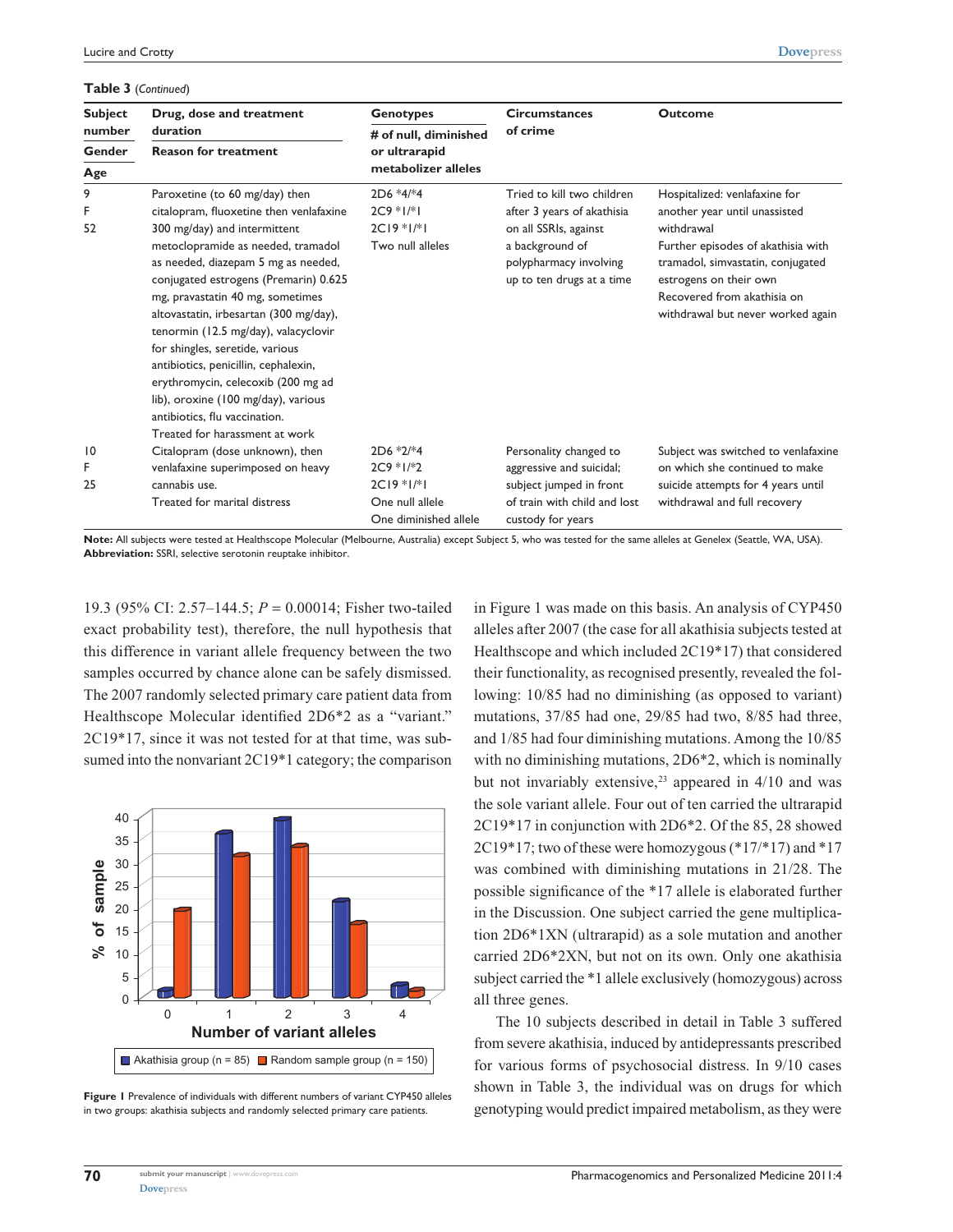intermediate or poor metabolizers for those drugs. Eight of the ten were taking other interacting drugs, substances, or herbal preparations.

### The subjects

None of the ten subjects described had any history of mental illness; none had been violent before. All recovered from akathisia after stopping the medication without assistance or supervision and, frequently, against medical advice.

Subject 1 (35-year-old female; genotypes: CYP2D6 \*4/\*41, CYP2C9 \*1/\*2, and CYP2C19 \*1/\*17) was prescribed a low dose of the 2D6-metabolized tricyclic antidepressant nortriptyline (12.5 mg/day) 3 days prior to committing homicide. She was severely impaired in metabolizing this drug owing to the 2D6 combination of \*4 (null allele) and \*41 (reduced activity allele). This subject also had reduced metabolism through 2C9 (\*1/\*2) and increased (ultrarapid) metabolism through 2C19 (\*1/\*17), although the significance of these genotypes for nortriptyline metabolism is unclear.

Subject 1, in her own words:

My husband was drinking. I took small doses of valerian for a month and had weird dreams and premonitions. When I took nortriptyline, I immediately wanted to kill myself, talked myself out of it. I'd never had thoughts like that before. My husband was angry, shouting. I walked outside a lot, with palpitations, trouble breathing, and became more depressed. My smoking went up to 25 a day, no alcohol. I didn't sleep for two nights, dreamt, then slept maybe three hours, felt awful. I dreamt that my daughter had dark teeth and I saw a black halo around her head, a spear hanging over it. I felt like a zombie. I believed I had to help my daughter, that a bad spirit possessed her. I picked up a knife and stabbed her and woke up. I was not myself. I was looking on from the outside, controlled by dark forces. She said: "Mum, what are you doing here?" I realized what I'd done. I asked my husband to kill me. He called the police. I felt better in the police cells without the pills, but the pills started again and thoughts of killing myself returned.

Nortriptyline is extensively metabolized in the liver, primarily by hydroxylation.<sup>24,25</sup> There is a strong correlation between total plasma clearance of nortriptyline and 2D6 enzyme activity.25–28 Reduced clearance resulting from this subject's 2D6 genotype alone would lead to a build up of serum nortriptyline, which has been shown to be associated with loss of efficacy, toxicity, and increased adversity in several studies.29–31 Nortriptyline is also significantly

metabolized through 3A4 as an additional pathway, according to in vitro $32$  and in vivo data. $33-36$  In the case of severely reduced metabolism through 2D6, as in this subject, 3A4 would have been the major pathway for metabolism. However, the nortriptyline was superimposed on valerian, which has been shown to be a 3A4 inhibitor in vitro and to significantly increase the maximum serum levels of a 3A4 substrate in vivo.37–39 The addition of a substrate to an inhibitor is one drug–drug interaction scenario (Pattern 2), as described in Armstrong et al.<sup>40</sup> The addition of nortriptyline to valerian immediately provoked a toxic delirium in this subject; she became akathisic and suicidal and 3 days later she committed the homicide.

Subjects 2, 3, and 4 were prescribed the SSRIs fluoxetine or paroxetine as monotherapy. Both these drugs are metabolized extensively in the liver by 2D6 and these subjects all had variant alleles for 2D6, being either intermediate or poor metabolizers. Fluoxetine and paroxetine are also both potent inhibitors of 2D6, converting both extensive and intermediate metabolizers into poor metabolizers over time.<sup>41</sup>

Subject 2 (18-year-old male; genotypes: CYP2D6 \*4/\*5, CYP2C9 \*1/\*1, and CYP2C19 \*1\*17), with no CYP2D6 activity due to his carrying a null activity allele (\*4) and a gene deletion (\*5), was prescribed half the standard dose of fluoxetine, 10 mg/day, for 14 days as his sister was comatose after a car accident. He had used cannabis, whose active ingredients and metabolites have a long half-life. He had normal metabolizing genes for 2C9, which also metabolizes the psychoactive  $(R)$ -enantiomer of fluoxetine.<sup>42-45</sup> He was an ultrarapid metabolizer for 2C19 (\*1/\*17). He killed his father 4 days after he ran out of fluoxetine.

Subject 2, in his own words:

I felt better, energized, then restless, no appetite, no sexual desire; gouged my lip then became aggressive, paranoid, violent, could not sleep, walked around thinking constantly about suicide. Tried to kill myself twice, tying a sheet around my neck, cutting my wrist, became depressed, and cried. I ran out of fluoxetine and felt like a ticking time bomb. I had no thoughts for consequences. Fearless, I challenged strangers to fight, punched out windows, threw a toolbox through windscreen and sped, running over street signs, crashed my truck; stood at the top of a bridge wanting to jump. I wrote messages on the shattered windscreen of my vehicle. Wanting to die, I walked a long way to a friend's house where I found a pistol, walked eight miles to my father's house, talked to him for a few minutes. Felt very small, as if watching myself from above. I remember my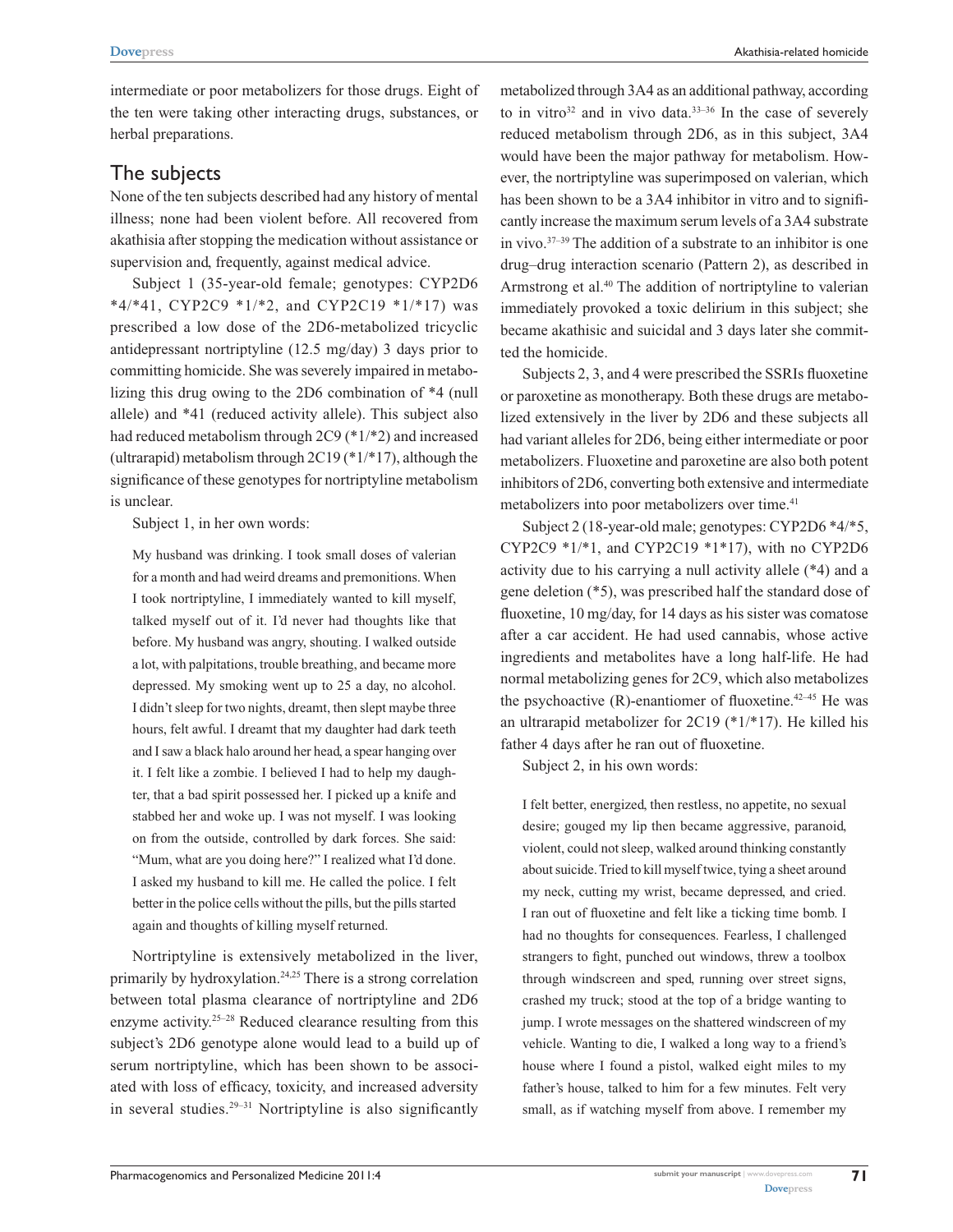dad, then the sound of a gun. No argument, no provocation. Don't remember pulling it out of my backpack or pointing it. Couldn't understand what had happened. What had I done? I wanted to shoot myself. I confessed immediately.

While (S)-fluoxetine is primarily metabolized by 2D6, (R)-fluoxetine is metabolized preferentially by 2C9 and, to a lesser extent, by 2D6.44 In the absence of 2D6 activity, which was the case in this subject, CYPs 2C9, 2C19, and 3A4 would become important metabolic pathways.42–45 The CYP450 metabolic pathways for tetrahydrocannabinol and cannabinol (the major psychoactive ingredients) include 3A4, 2C9, and cannabis inhibits 3A4.46–49 In this subject, the total lack of 2D6 metabolizing capacity, along with interference with other metabolic pathways through the use of cannabis, would have led to rapid increases in fluoxetine serum levels, triggering an akathisic state. He was 18, in an age group now subject to a black box warning in all antidepressant labels. We consider that his age alone placed this subject into the category of persons at increased risk of the adverse events noted by the US Food and Drug Administration (FDA) and this was additional to his impaired metabolism of fluoxetine and the use of cannabis. For poor metabolizers, Eli Lilly, in its product information, recommends Prozac® Weekly (Eli Lilly and Co, Indianapolis, IN) capsules, a delayedrelease formulation; containing enteric-coated pellets of fluoxetine hydrochloride equivalent to 90 mg (291 µmoles) of fluoxetine.<sup>50</sup>

Subject 3 (35-year-old male; genotypes CYP2D6 \*2/\*4, CYP2C9 \*1/\*2, and CYP2C19 \*1/\*2) and Subject 4 (46-year-old male; genotypes CYP2D6 \*1/\*41, CYP2C9 \*1/\*1, and CYP2C19 \*17\*17) were on paroxetine. Both subjects were intermediate metabolizers for 2D6, the major metabolic pathway for paroxetine.<sup>51,52</sup> Subject 3 had three diminishing mutations across the three CYP genes tested (intermediate metabolizer each of 2D6, 2C9 and 2C19) and was on single dose (20 mg/day), whereas Subject 4 had one diminishing and two ultrarapid mutations and was taking treble dose (60 mg/day). Paroxetine is also known to be an extremely potent inhibitor of 2D6 and has long been known to convert genotypic extensive and intermediate metabolizers to phenotypic poor metabolizers, at steady state.<sup>53-55</sup> Over time, these subjects were thereby converted to phenotypic poor metabolizers through the inhibition of 2D6 activity by paroxetine.

Subject 3, a 35-year-old tradesman with one child (genotypes: CYP2D6 \*2/\*4, CYP2C9 \*1/\*2, CYP2C19 \*1/\*2), had diminished metabolizing capacity in all three genes, and was prescribed 20 mg/day paroxetine for relationship difficulties. In his words:

I couldn't leave my house, had trouble going to work. Anxiety was like nothing I've ever had before. Feelings were strange, peculiar, anger unjustified. I felt bad about it. I tried to punch her boyfriend through the car window. Police said I tried to run him down. I thought death was imminent, had an impulse to commit a violent suicide, hoping someone would kill me. I was irritable with family, clients. I had racing thoughts, like a video on fast-forward. Weird, violent dreams, I drove around a lot, sometimes in her street, visiting three or four people in a day, unable to settle. Thought I was bullet-proof, god-like, a special person. My sex drive increased; I had an extraordinary erection, lasting for hours, then I lost interest in everything, stayed in bed, plummeted, depressed, suicidal.

Drove to the park. I did not expect to find them there. My son ran up to me. His mother said, "He's not going with a crazy person like you." Last thing I remember was getting the knife from my toolbox, walking in slow motion. A guy cracked a wet towel at me. I reconstructed what happened from what I was told. I got it wrong, for example, where I stabbed her. I knew I had done it because I had blood all over me.

This person committed homicide in a state of automatism following a psychological blow after 11 weeks of akathisia caused by paroxetine toxicity.

Subject 4, an independent and successful businessman, was prescribed paroxetine because he became anxious about the possibility of not making enough money to support his family; he had lost weight and sleep over this. On paroxetine he experienced suicidal urges and stopped it. Later, he resumed taking paroxetine and soon entered a violent manic-suicidal delirium that was accompanied by akathisia. Thinking the drug was not working, he gradually increased the dose to 60 mg/day. His mental condition deteriorated and, 40 days into a homicidal akathisia delirium-like state and affected by a manic shift, he believed that he had to kill his son (to whom he attributed extraordinary powers) and did so, believing he had committed an altruistic, even heroic, act. Like others on psychoactive substances, more so when mood is elevated and cognitive impairment present, he suffered from medication-induced anosognosia, which is defined as "unawareness or denial of a neurological deficit."56

Subject 5 (16-year-old male; genotypes: CYP2D6 \*1/\*6, CYP2C9 \*1/\*1, and CYP2C19 \*1/\*1) was living in a group home, struggling at school, and his girlfriend had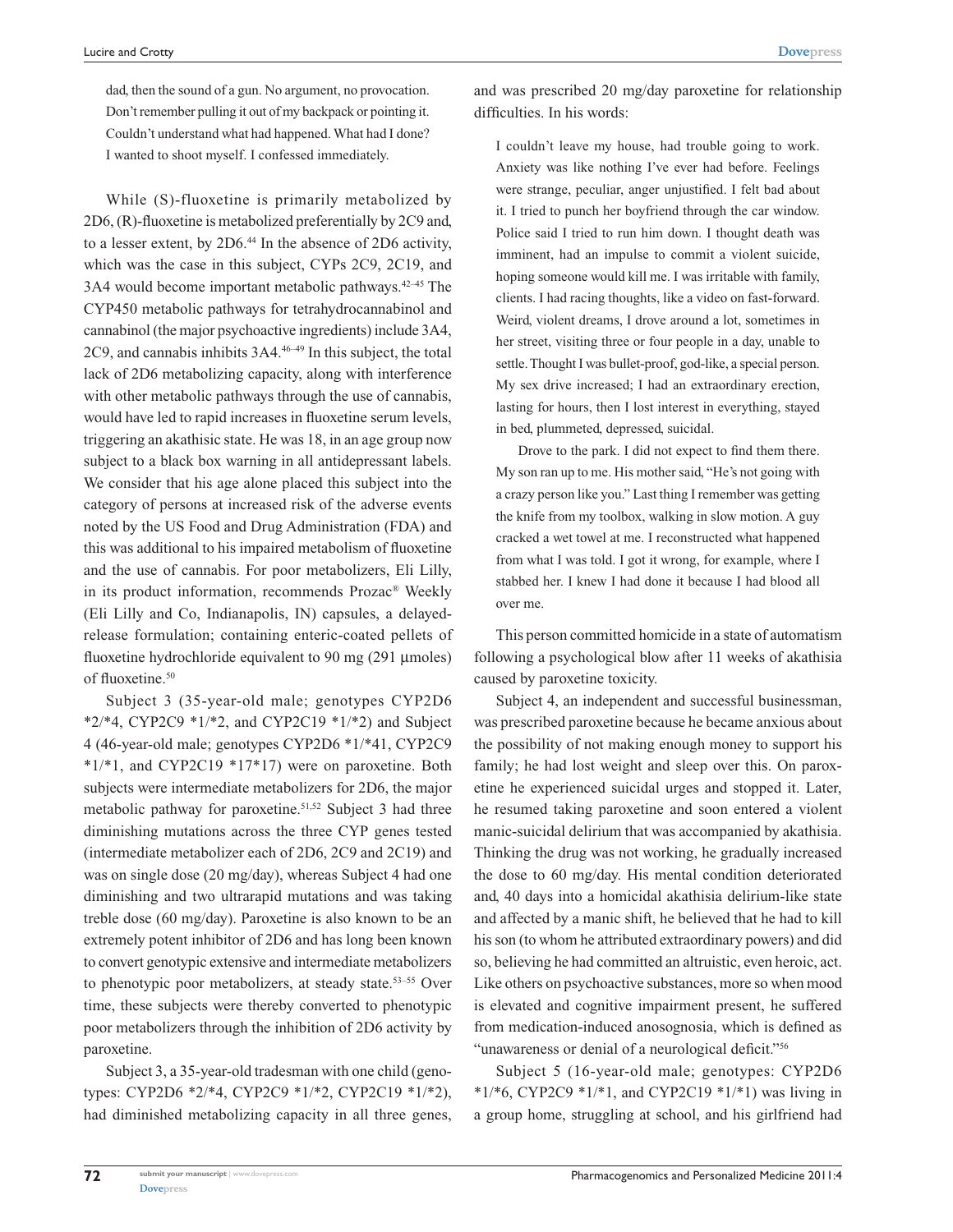left him. He was prescribed sertraline (unknown dose) and became agitated, described himself as "restless energetic and anxious." He felt playful at first, and then became "obsessive, impulsive and self-destructive." He was hospitalized and became uncharacteristically violent, irrational, and compulsive. He began self-mutilating and writing pages of disorientated escape plans, had unwelcome thoughts of destroying property and designing weapons. He felt like he was "caught in whirlwind of feverish, angry and fearful thoughts, losing track of time and having no will power," and that he was losing his memory. He reported palpitations and tremors on sertraline and experienced violent impulses to hurt himself and others, eventually making a suicide attempt. Sertraline is metabolized mainly by 2C19.<sup>57</sup> This subject's 2C19 alleles were normal, but sertraline immediately provoked in him a range of akathisic behaviors, and this bears further inquiry, given his age and circumstances. Following the attempted suicide, he was switched to fluoxetine, 20 mg/day, and attempted suicide again. After this, fluoxetine was increased first to 40 then 60 mg/day with no improvement in his akathisia. He became emotional and labile and pitted himself against his family and the therapist. Valproate was added and increased to 1000 mg/day. He became agitated then described himself as restless, energetic, and anxious. After 11 weeks in hospital, he killed his therapist and lit a fire.

Valproate inhibits 2C9 in vivo.<sup>58</sup> As previously noted, fluoxetine is metabolized by both CYPs 2D6 and 2C9. In this case fluoxetine would be expected to increasingly inhibit his already genetically impaired 2D6 activity, more so as the dose was increased over time. His 2C9 activity would have been inhibited by valproate prescribed at 1000 mg/day. The combined effect of diminished metabolism, to begin with at 2D6, with the inhibition of 2C9 by valproate, would have been to drastically reduce the metabolism of fluoxetine in this subject. The addition of an inhibitor, valproate, to a substrate, fluoxetine, is also a classic drug-interaction scenario (Pattern 1) as described in Armstrong et al.<sup>40</sup> In addition to impaired 2D6 metabolism and the addition of valproate, the authors note here again that this subject's young age would have placed him in the higher risk category for serious adversity on antidepressants, as cautioned by the FDA advisories. This subject recovered fully upon withdrawal of psychiatric drugs.

In only one case, shown in Table 2, was the subject an extensive (or normal) metabolizer for the antidepressant drug in use before committing or attempting homicide, but he had been treated with polypharmacy throughout. Subject 6 (50-year-old male; genotypes: CYP2D6 \*1/\*2,

CYP2C9  $*1/*1$ , and CYP2C19  $*1/*2$ ) was employed as an administrator and prescribed variously fluoxetine, amitriptyline, diazepam, occasional metoclopramide, and continuously zolpidem or zopiclone for a year to treat distress from his divorce. Fluoxetine was at no time prescribed on its own. He was then prescribed venlafaxine at 300 mg/day, a dose higher than the maximum recommended by the manufacturer Wyeth (Philadelphia, PA),<sup>59</sup> (225 mg/day) for 2 years and became more akathisic over this period. He was also put on valproate 1000 mg/day and continued with zolpidem alternating with zopiclone. He was genetically an extensive metabolizer at 2D6 (genotype  $*1/*2$ ), which metabolizes venlafaxine.<sup>60,61</sup> He carried the "null activity" allele 2C19 \*2, which may have slowed the metabolism of venlafaxine.<sup>62</sup> 3A4 is also considered to be important in venlafaxine metabolism.63,64 Taking a friend's advice, he stopped taking venlafaxine, exchanging it for a vitamin preparation containing serotonin. At the same time, his doctor prescribed the antibiotic ciprofloxacin, which inhibits CYPs 1A2 and 3A4.<sup>65,66</sup> At the time of the homicide, he was taking ciprofloxacin, valproate, and the vitamin mixture containing serotonin, as well as dosing repeatedly with zolpidem. While sleep driving, and after cleaning a friend's gun, he shot two strangers. As in other cases of aberrant sleep behaviors associated with zolpidem, he remembered none of this time period. While the subject's venlafaxine, serotonin, or zolpidem levels during the venlafaxine withdrawal and subsequent homicide cannot be known, it has been shown that zolpidem and venlafaxine (along with other serotoninboosting drugs) interact leading to serotonin syndrome, a myriad of mental state changes and hallucinatory states.<sup>67</sup> Ciprofloxacin, which inhibits the major metabolic pathway of zolpidem, 3A4, would further have increased the level of zolpidem as these also interact pharmacokinetically, with an estimated 46% increase in bioavailability of zolpidem.<sup>68</sup> The subject suffered the zolpidem side effect of sleep activity, while serotonin toxicity is associated with violence. His treating doctors kept him taking antidepressants for some years. He stopped taking medication in prison, whereupon he returned to his normal personality.

While all the subjects had variant alleles and diminished CYP450 metabolism, subjects 7, 8, 9, and 10 all had variant alleles in the major pathways for the antidepressants they were taking while they were experiencing violent episodes, which, in these cases, involved attempted homicide. Furthermore, they were also using, alone or in combination, either other medications, illicit substances, or herbal remedies that had the combined effect of exacerbating the impaired metabolism caused by their variant alleles.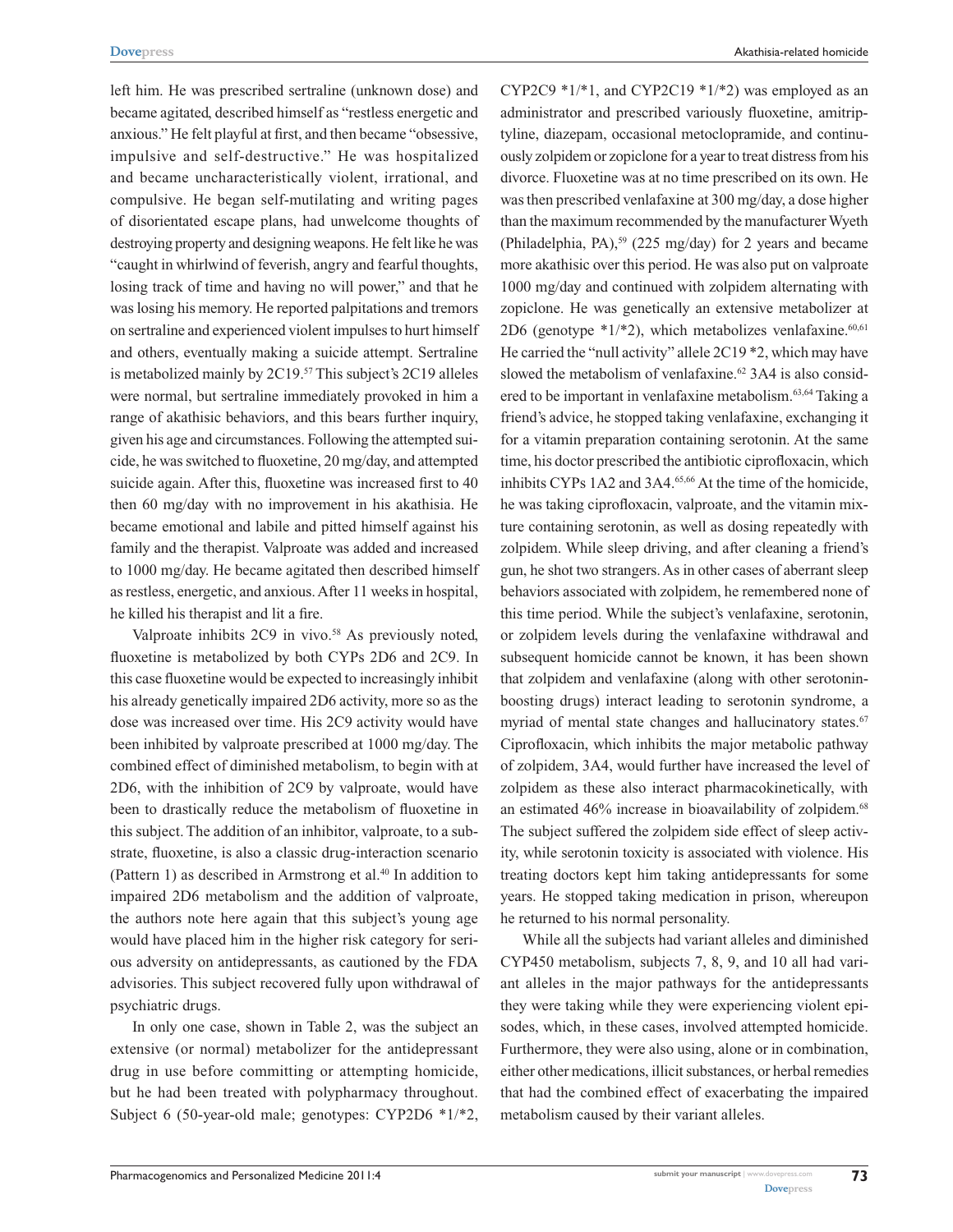Subject 7 (25-year-old male; genotypes: CYP2D6 \*1/\*41, CYP2C9  $*1/*2$ , and CYP2C19  $*1/*2$ ) was prescribed 10 mg escitalopram (double the standard dose) for anxiety following the birth of his child and to help him stop illicit substance use (which may have included cannabis). He was also on hypericum 900 mg/day. Escitalopram, the (S)-enantiomer of citalopram, has been shown to be the most selective of the SSRIs and at least 30 fold more potent than its (R)-isomer, based on in vitro studies.<sup>69</sup> Escitalopram is demethylated by CYPs 2C19, 3A4, and 2D6 to (S)-desmethylcitalopram and then demethylated further, at a much slower rate, by 2D6 to (S)-didesmethylcitalopram, which are both psychoactive.1,70,71 The relative contributions to net intrinsic clearance of escitalopram from in vitro data, after correction for relative hepatic abundance, have been estimated as: 2C19 (37%), 3A4 (35%), and  $2D6 (28\%)$ .<sup>72</sup> In keeping with this, escitalopram interacts clinically with both 3A4 and 2D6 substrates. This subject had an inactive 2C19 allele (\*2) and a reduced-function allele for 2D6 (\*41) and 3A4 is induced by hypericum over time.73 He reported that his personality changed in that he immediately became depressed, suicidal, agitated, paranoid, and very aggressive, he also felt "manic," impulsive, and despairing and complained of ejaculation failure. Starting on the sixth day after commencing escitalopram, he made several suicide attempts and several assaults on his partner over 40 days, the last causing her near-lethal injuries. The effects of the cumulative dose of a serotonin reuptake blocker, escitalopram, in combination with hypericum at high dose were synergistic on serotonin levels and immediately caused violent serotonin toxicity, which overlaps and coexists with akathisia.74

Subject 8, a mother (26-year-old-female; genotypes: CYP2D6 \*2/\*4, CYP2C9 \*1/\*1, CYP2C19 \*2/\*17), was initially prescribed paroxetine for stress. On paroxetine, she experienced an uncharacteristic episode of rage and attempted suicide by inhalation of carbon monoxide from a car exhaust, so she stopped taking it. Two years later, she was prescribed paroxetine again and reassured about its safety. The second time she experienced intense restlessness, surges of rage and anger, marital troubles, panic attacks, impulsive spending sprees, and constant suicidal ideation. She reasoned that her low self-esteem, insomnia, and suicidal behavior were due to difficulties with her in-laws. She overdosed and was admitted to hospital where paroxetine was increased. She tried to kill herself again and was diagnosed with an "adjustment disorder," a stress-induced state. She was switched to venlafaxine, 37.5 mg/day and it was increased to 300 mg/day over 3 months. Each upward dose adjustment occasioned a week spent in bed with exhaustion, as she was unable to get up (akinesia). Her mental state deteriorated and violent outbursts and suicidal ideation became frequent and severe. Unable to stay in one place, she drove several hundred miles with her children and tried to kill them and herself by car exhaust. A few days later she tried to kill her children and herself again. There were no interacting drugs in her regimen, however, her genotype for 2D6 (\*2/\*4) places her in the intermediate metabolizer category, for which there is evidence of at least twofold increases in serum-venlafaxine levels in both single dose and steady-state studies.75–77 Moreover, case reports have documented serious venlafaxine-related adverse events, which are either suspected or confirmed to have resulted from above-therapeutic-range serum-venlafaxine levels; the events ranged from psychosis $78,79$  to hallucination, psychomotor agitation, and delirium.80–82

The subject pleaded diminished responsibility to four charges of attempted murder and was not required to complete time in prison. She recovered fully on withdrawal.

Wyeth has provided the following information in product information for venlafaxine, Effexor® XR, including homicidal ideation, since 2005.59 (Note: frequent is 1/10; infrequent, 1/100; rare, 1/1000; suicide attempts and homicidal thinking are catastrophic effects, irrespective of frequency.)

Body as a whole – Frequent: chest pain substernal, chills, fever, neck pain; Infrequent: face edema, intentional injury, malaise, moniliasis, neck rigidity, pelvic pain, photosensitivity reaction, suicide attempt, withdrawal syndrome; Rare: appendicitis, bacteremia, carcinoma, cellulitis.

Nervous system – Frequent: amnesia, confusion, depersonalization, hypesthesia, thinking abnormal, trismus, vertigo; Infrequent: akathisia, apathy, ataxia, circumoral paresthesia, CNS stimulation, emotional lability, euphoria, hallucinations, hostility, hyperesthesia, hyperkinesia, hypotonia, incoordination, manic reaction, myoclonus, neuralgia, neuropathy, psychosis, seizure, abnormal speech, stupor, suicidal ideation; Rare: abnormal/changed behavior, adjustment disorder, akinesia, alcohol abuse, aphasia, bradykinesia, buccoglossal syndrome, cerebrovascular accident, feeling drunk, loss of consciousness, delusions, dementia, dystonia, energy increased, facial paralysis, abnormal gait, Guillain-Barre Syndrome, homicidal ideation, hyperchlorhydria, hypokinesia, hysteria, impulse control difficulties, libido increased, motion sickness, neuritis, nystagmus, paranoid reaction, paresis, psychotic depression, reflexes decreased, reflexes increased, torticollis.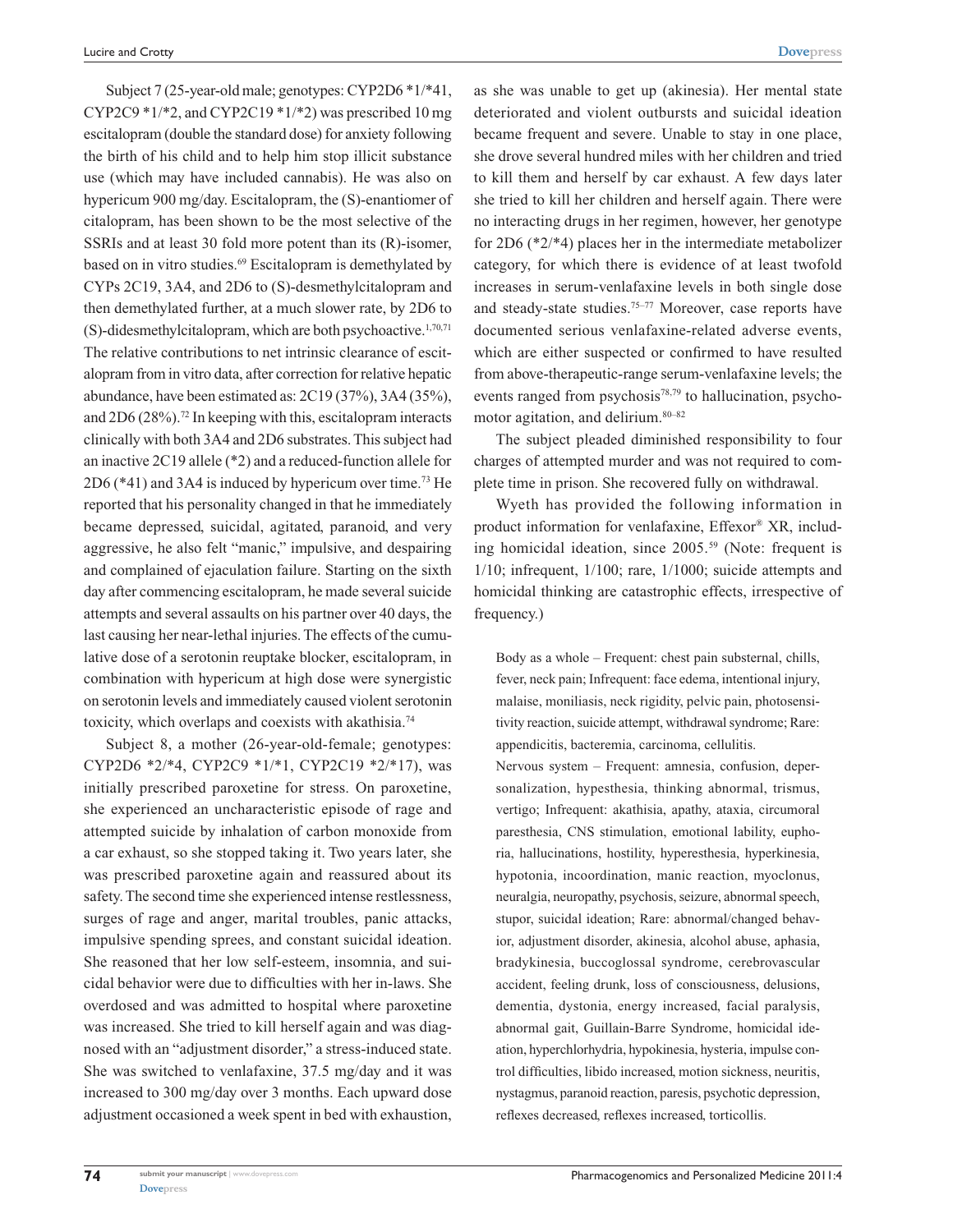Very little of the above-quoted information appears in Australian product information for Efexor®. It contains no black box warning, denies differences in metabolism between poor and extensive metabolizers, and lists only for nervous system:

**Common**: Abnormal dreams, decreased libido, dizziness, dry mouth, increased muscle tonus, insomnia, nervousness, paraesthesia, sedation, tremor. **Uncommon**: Apathy, hallucinations, myoclonus. **Rare**: Convulsion, manic reaction, neuroleptic malignant syndrome (NMS), serotonergic syndrome.<sup>83</sup>

Subject 9 (52-year-old female; genotypes: CYP2D6  $*4/*4$ , CYP2C9  $*1/*1$ , and CYP2C19  $*1/*1$ ), a teacher, was prescribed a series of antidepressants following harassment at work. After 3 years on a series of antidepressants, always superimposed on polypharmacy containing CYP450 substrates and inhibitors and drugs with similar side effects and causative of pharmacodynamic interactions, she tried to kill her two children while taking venlafaxine with other medicines. She suffered from mild chronic bilirubinemia, which may have been Gilbert's syndrome.

She was suffering from stress at work and paroxetine was prescribed and increased to 60 mg/day. Paroxetine is metabolized by 2D6 and she had no 2D6 activity, with two null alleles (\*4/\*4). After paroxetine had occasioned a hospital admission for suicidality, she was switched to citalopram and this was titrated up to 60 mg/day, which was three times the standard dose, while her restlessness, aggression, and suicidality continued. Citalopram is metabolized by CYPs 2C19, 2D6, and 3A4.1,84,85 Its major metabolic pathway, 2C19, was inhibited by her treatment for menopause, conjugated estrogens, which also inhibit CYPs 3A4 and 2C19, as do naturally occurring estrogens.<sup>1</sup> Citalopram was replaced by venlafaxine, which is metabolized by CYPs 2D6, 2C9, and 2C19, and inhibits 2D6 mildly, but it was prescribed at 300 mg/day, eight times the standard dose. Her body pain, diagnosed as "atypical somatoform disorder" occasioned the use of tramadol, metabolized by 2D6, and celecoxib, which is metabolized by 2C9 and inhibits 2D6.86–88 Her hypertension was treated with irbesartan, metabolized by 2C9.89 Her elevated cholesterol was treated with atorvastatin, metabolized by 3A4 and inhibits 2C9 and 3A4, and this drug is associated with painful muscle degeneration.1,90 Tramadol and celecoxib interact adversely.

Irregular doses of the akathisia-inducing and 2D6 metabolized drugs metoclopramide and tramadol, which can cause serotonin syndrome, made it impossible for her to recall exactly which of these two co-prescribed drugs she had taken prior to attempting to kill her children and herself, first by gas and then by almost jumping with them from a great height, an impulse she resisted at the last minute. She had been hospitalized eleven times over 3 years for suicidal behaviors and for the homicide attempts, but she no longer needed psychiatric attention after she stopped taking medicines.

She came to the first author's attention a year after the homicide attempts as she had been charged with "entering enclosed lands," while delirious after missing doses of venlafaxine, which were left at home over a holiday weekend. She returned to work briefly after following withdrawal protocols from the Internet, but further prescriptions of lovastatin, tramadol, and estrogens all induced further bouts of akathisia and she lost her job. She was never "herself " again or able to work, but hypertension did resolve. She reported this:

I'm more depressed than I've ever been in my life. I throw things when someone comes into my room. I had surges of rage with everyone, with the medical people who could not fix me. It was strange to feel like that, with violent thoughts all the time. I drove all day to find a silo I was going to jump. I took the children on a holiday and gassed us all to kill them and myself. I was not charged. The thoughts of suicide are there all the time. I've now started a suicide book. The psychiatrist doesn't understand me. I fidget, cannot keep my legs still, I am apprehensive, irritable, uncomfortable with unstable mood. I've got a hit list in my head. It's listed, one, two, three. I think how to get access to these people. I feel violent. Before all this, I was a big reader. I can't focus.

Subject 10 (25-year-old female; genotypes: CYP2D6 \*2/\*4, CYP2C9 \*1/\*3, and CYP2C19 \*1/\*1) was in an abusive relationship, using cannabis, and was prescribed citalopram, unknown dose. She immediately became very disturbed, aggressive, and made multiple suicide attempts. She tried to jump in front of a train with her child and lost custody as a result. Her medication was changed to venlafaxine to treat her worsening depression. More of the same disturbed behavior followed and went on for several years. She was prescribed diazepam and other benzodiazepines to counteract her akathisia and it was then alleged that she was addicted to them. Cannabis use continued throughout. She recalled having constant thoughts of self-harm, and was being told she was "attention seeking" when she was arrested for running in front of a car in one of her many suicide attempts. She subsequently made a good recovery after slowly stopping the venlafaxine. In this case, venlafaxine metabolism would have been severely diminished due to her 2D6 genotype  $(*2/*4)$  and the alternative pathways, 2C19 and 3A4, would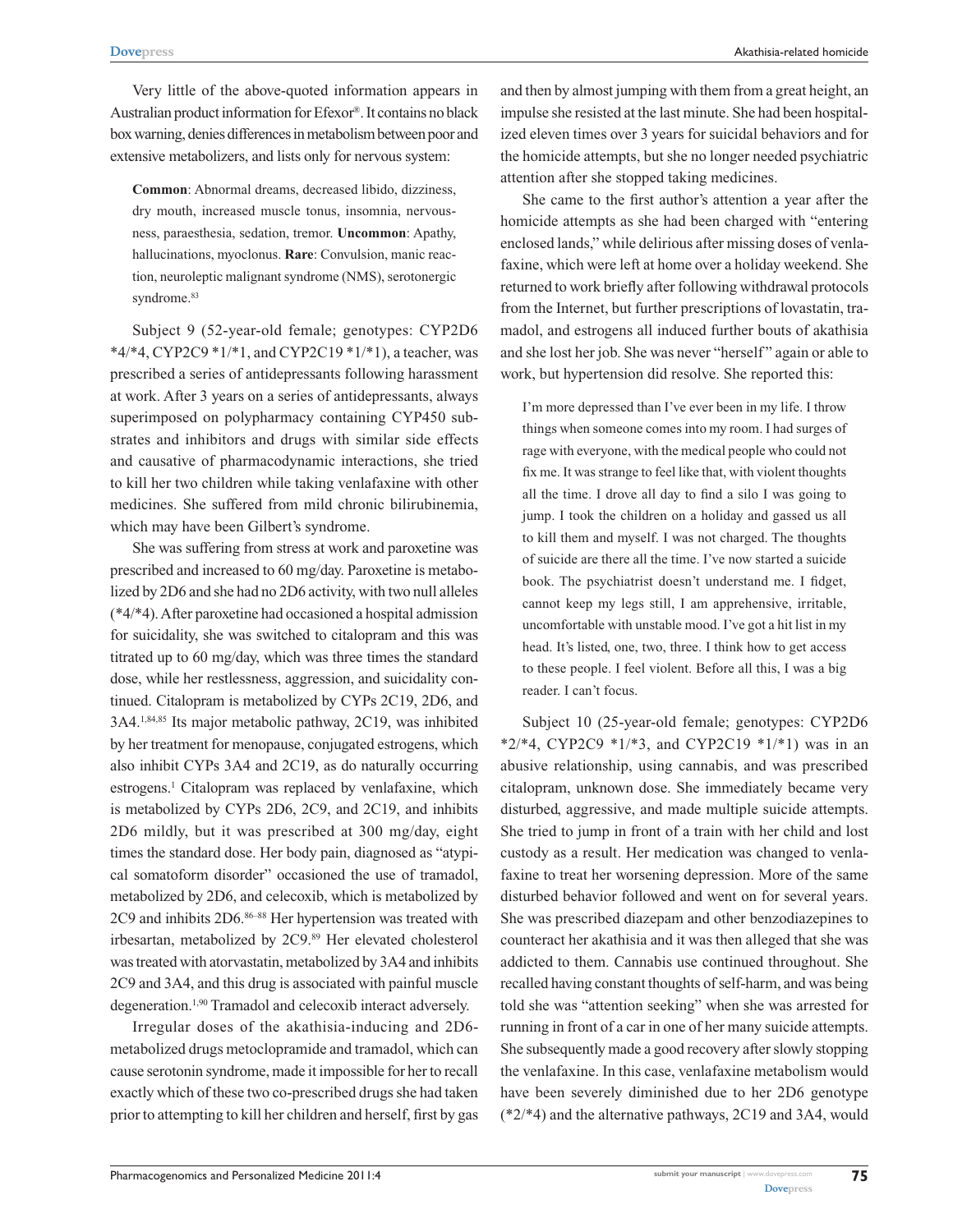**[Dovepress](www.dovepress.com)**

also have been compromised through the combination of 2C19 genotype (\*1/\*3) and the inhibition of 3A4 by components of cannabis.

### **Discussion**

In all of the cases presented here, the subjects were prescribed antidepressants that failed to mitigate distress emerging from their predicaments, which encompassed psychosocial stressors such as bereavement, marital and relationship difficulties, and work-related stress. Every subject's emotional reaction worsened while their prescribing physicians continued the "trial and error" approach, increasing from standard to higher dose and/or switching to other antidepressants, with disastrous consequences. In some cases the violence ensued from changes occasioned by withdrawal and polypharmacy. In all of these cases, the subjects were put into a state of druginduced toxicity manifesting as akathisia, which resolved only upon discontinuation of the antidepressant drugs.

This paper has detailed and substantiated in specific terms how the metabolism of each of the antidepressant drugs used by the subjects would have been seriously impaired both before and at the time they committed or attempted homicide. They were experiencing severe reported side effects, adverse drug reactions due to impaired metabolism complicated by drug–drug interactions against a background of variant CYP450 alleles. It is important to consider that, while the literature often reports on "major" pathways of metabolism based on studies including subjects with known polymorphisms, "minor" pathways can become more important in certain circumstances, such as when major pathways are unavailable due to inhibition or genetic impairment. In addition, in some cases, psychoactive metabolites have different metabolic pathways that warrant investigation. It also bears mentioning here that CYP2C19 \*17 occurred in 28/85 akathisia subjects and in four of the more severe cases, including one homozygous \*17/\*17, which are detailed in Table 3. A previous meta-analysis concluded that this particular allele is likely to have limited clinical impact, however, the results reported here point to the possibility of it having a role in some of the severe adversity occasioned by the prescribing regimes, as detailed in Table 3.91 Notably, CYP2C19 \*17 has been previously cited as potentially being problematic for antidepressant therapy.12 In all the cases in Table 3 where a 2C19 \*17 was present, 2D6 also had genetically impaired metabolic capacity and this combination of ultrarapid for 2C19 and diminished for 2D6 bears further investigation into its impact on metabolism of psychiatric medications.

Healy's evidence in a series of *Daubert* hearings concerning antidepressant-induced akathisia homicide cases was substantiated by documents obtained through courtordered access to drug companies' archives.<sup>92,93</sup> Akathisia suicides and homicides, particularly when they involved children, gave rise to the first antidepressant suicide advisories in 2003, amid a public outcry. Healy published the watershed review in 2003 "Lines of evidence on the risks of suicide with selective serotonin reuptake inhibitors (SSRIs)."<sup>94</sup> This challenged but did not arrest the ongoing denial by their manufacturers in the USA. Healy concluded

[t]he data reviewed here, which indicate a possible doubling of the relative risk of both suicides and suicide attempts on SSRIs compared with older antidepressants or nontreatment, make it difficult to sustain a null hypothesis, ie, that SSRIs do not cause problems in some individuals to whom they are given. Further studies or further access to data are indicated to establish the magnitude of any risk and the characteristics of patients who may be most at risk.<sup>94</sup>

The FDA was aware of successful litigation based on suicide epidemiology and, having held some public hearings, it further ordered that a black box warning about the effects of SSRIs in children, part of a "class suicidality labelling language for antidepressants," be incorporated in each drug's product information.95 The first advisory concerning adults was posted on March 22, 2004. It warned of, among other conditions and side effects, "worsening depression or the emergence of suicidality" and "hostility, aggressiveness, impulsivity, akathisia" in both "adult and pediatric patients being treated with antidepressants for major depressive disorder as well as for other indications, both psychiatric and nonpsychiatric."96

In June 2005, the FDA conceded "causation" of suicide by antidepressants in that relative risk of suicide vs untreated was doubled or more. The FDA later extended suicide warnings to other medicines. In 2006, it reviewed 273 clinical trials but ignored suicides committed in the withdrawal period, which it still refers to and counts as "placebo suicides."<sup>95</sup> By the criteria used by the FDA, the two homicides committed 2 and 4 days into withdrawal by Subjects 2 and 6 would not be counted as SSRI events, as FDA calculations only count suicides on active substance or 1 day after stopping. These advisories and their history are published on the website of the FDA.96

Deteriorating outcomes in mental illness, deaths, violence, and suicide rates have been documented by epidemiologists and have increased up to 20-fold since  $1924.^{97-101}$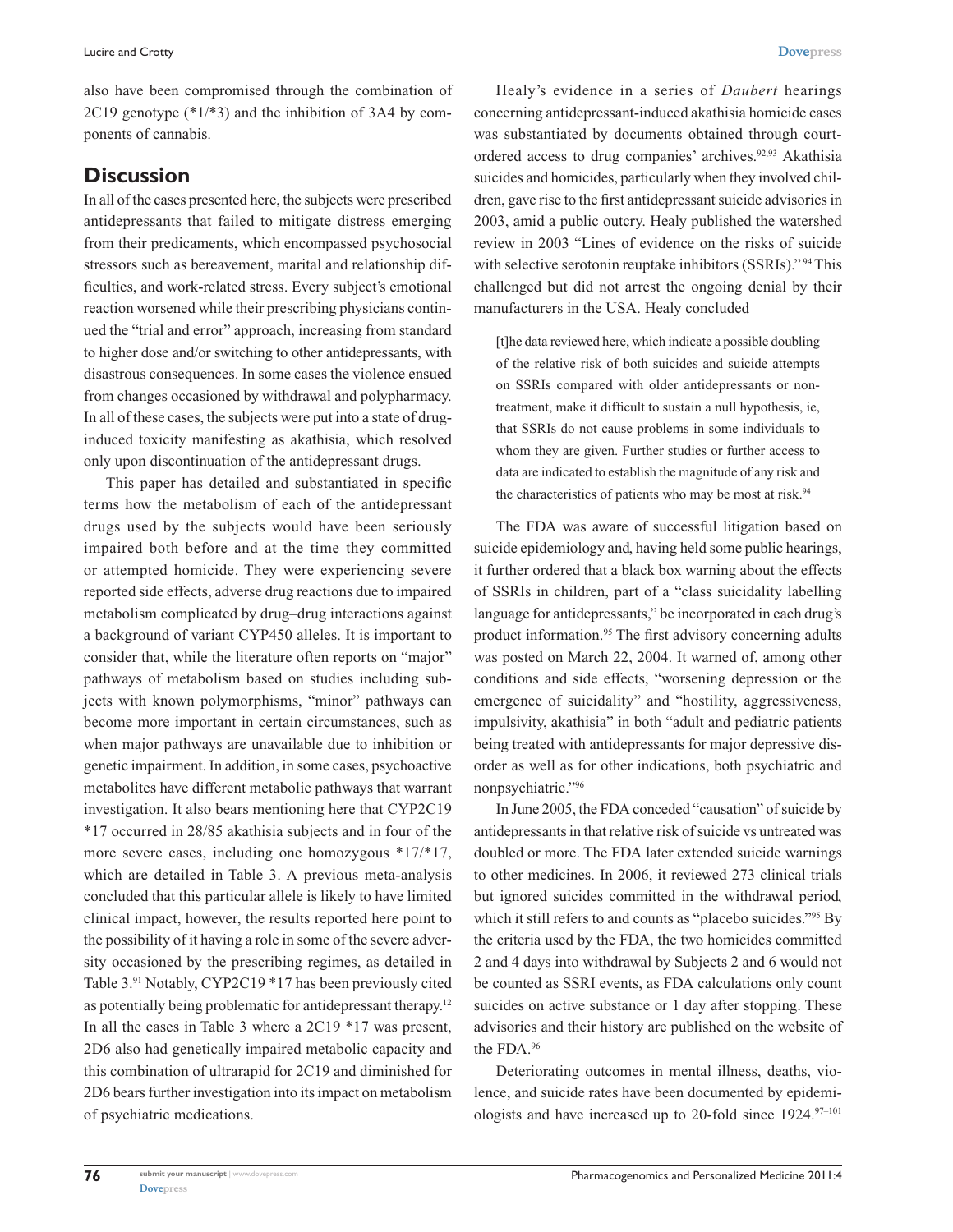Some people taking psychiatric drugs develop akathisia and some people who develop akathisia kill themselves or others. Yet the drugs can be effective in persons suffering serious depression, provided their doses are adjusted according to their ability to metabolize them normally and there is informed monitoring.

Australian prescribers and patients have still not been advised of antidepressant suicide or homicide by relevant authorities, including the Therapeutic Goods Administration (TGA). The TGA did not follow or adopt any of the public health advisories produced by the FDA, nor did it demand that drug companies notify users or prescribers of these major changes. Further, drug companies were not forced to include the "class suicidality labelling language for antidepressants" in full or accurately, in Australian prescribing information. Australian institutions; health departments, both state and federal; medical boards; medical students; courts and coroners; and colleges are still being advised that the notion that an antidepressant induces suicide or homicide is a strange idea (Yolande Lucire, personal experience). The result of this lack of knowledge has been a trebling of demand for mental heath services, paralleled by rising costs since 1990, rising numbers of nonrecovering patients and of suicides and homicides by patients under mental health care.<sup>102</sup> Failing to make clear that these effects are not related to the psychiatric diagnosis, are not evidence of bipolar mania, schizophrenia, or major depression, the criteria for which stipulate an exclusion that the diagnosis to be made is not caused by a substance, a medication, or other treatment<sup>103</sup> causes some Australian prescribers to believe they are seeing an exacerbation of a psychiatric condition or a new disorder. Akathisia, a toxidrome, is a neurotoxic side effect, sometimes accompanied by a delirium, reported as a disjointed narrative resembling a natural dream. It is entirely different from a functional psychosis that manifests in a clear sensorium, often associated with delusions that rationalize the hallucinations. Census data from 2001 indicated that 4.7% of Australians were on or had recently used antidepressants and a total of 9.6% were similarly using psychotropic medications.104 Olfson and Marcus reported that, in 2005, 1/10 Americans over the age of 6 was on antidepressant medication and these people were more likely be given antipsychotic medications as well. $105$ 

The authors believe that they have identified some of the major problems that underpin adversity and akathisia induced by improper dosing of antidepressants. Attending to these through careful consideration of the published evidence on diagnosis and treatment using pharmacogenetic

information and consideration of drug interactions can help reverse this public health catastrophe. The authors consider that public health advisories warning of the effects of interactions between illicit substances and medications may also be warranted.

#### Medication-induced suicide and homicide

Drugs as diverse in structure and function as hypericum (St John's wort),<sup>106</sup> varenicline (Chantix®; Pfizer, New York, NY), oseltamivir (Tamiflu®; Genentech USA, Inc, San Francisco, CA), isotretinoin (Roaccutane®; Hoffman-La Roche, Basel, Switzerland), mefloquine (Lariam®; Hoffman-La Roache), metoclopramide (Maxolon®; Shire plc, St Helier, Jersey, UK; Reglan®; UCB, Brussels, Belgium), zolpidem (Stilnox®; Sanofi-Aventis, Paris, France;) calcium channel blockers, antiepileptic drugs mooted as "mood stabilizers," reserpine, benzodiazepines, statins, and interferon,<sup>107</sup> all induce suicidal and homicidal thinking as an occasional side effect. Moore et al (2010) identified 1527 cases of violence, including homicides, disproportionally reported to the FDA for 31 drugs, including varenicline, eleven antidepressants, six sedative/hypnotics and three drugs for attention deficit hyperactivity disorder.<sup>108</sup>

Akathisia has been known to be associated with suicide since the 1950s and with homicide since 1985.<sup>109,110</sup> Shear et al (1983) reported homicides associated with akathisia after treatment with depot fluphenazine.<sup>111</sup> Schulte (1985) described cases of suicide and homicide associated with haloperidol.<sup>112</sup> Healy et al (2006) described nine cases of murder, suicide, and severe violence in patients who had not been mentally ill before being medicated.113 Meysenburg and Bostock, pharmacovigilantes, have collated information obtained from over 4600 media stories of massacres, homicides, suicides, and school and college shootings dating back to 1966, involving antidepressants old and new, and drugs prescribed for attention deficit hyperactivity disorder, detailing the drugs and legal defences in some cases.<sup>114</sup>

In the cases presented in this paper, concerning subjects with abnormal CYP450 metabolism (ie, ultrarapid and/or diminished), the antidepressant or its metabolites may have reached a toxic level in hours or days correlating with onset of intense dysphoria and akathisia. The symptoms of toxicity were not recognized, or were ignored by patient and/or treating doctor and, in many cases, the dose of the antidepressant was increased while various "antidotes" to side effects, like sleeping pills, nausea, and pain medications, were added. They were prescribed by clinicians educated by drug company representatives, available information, and key opinion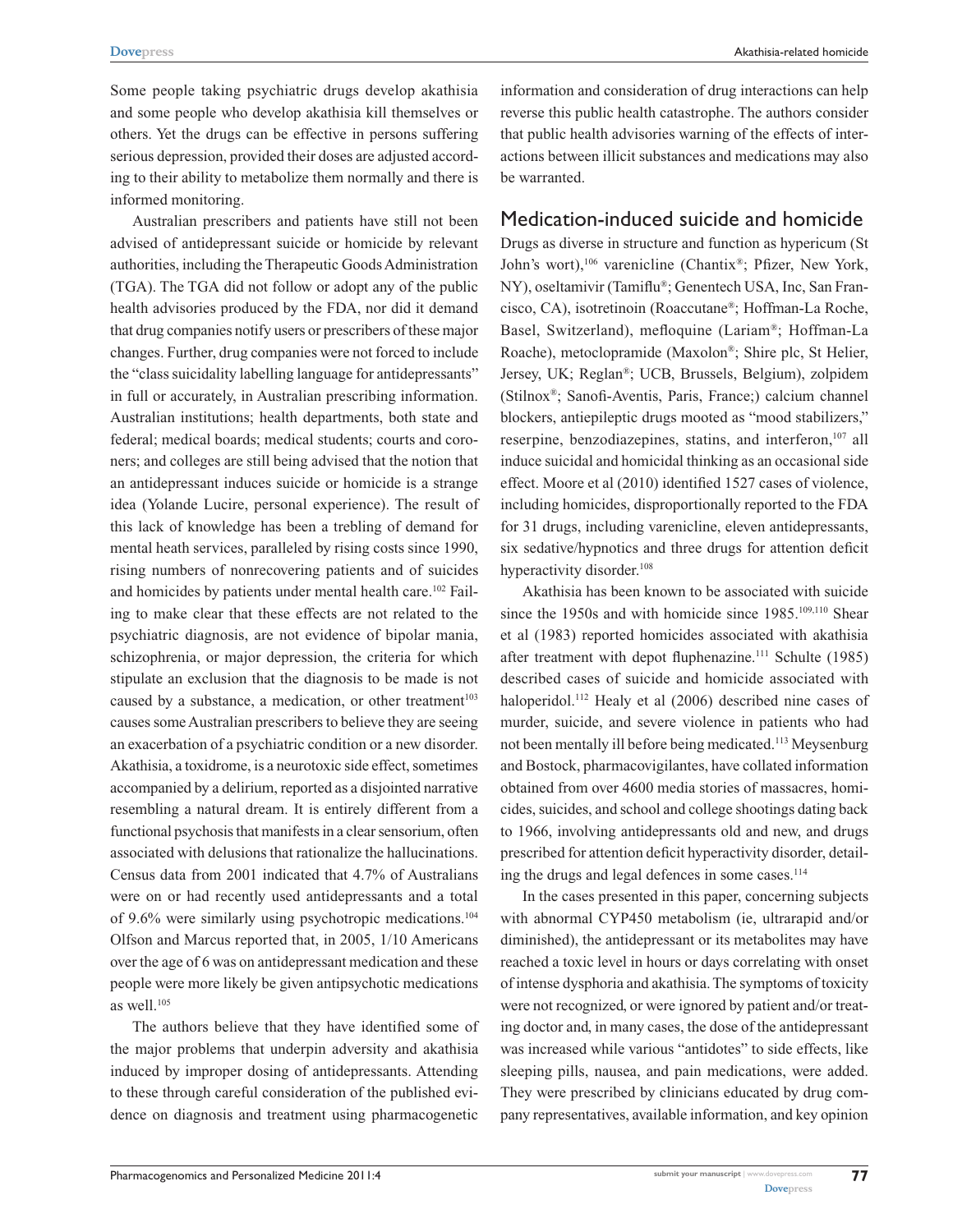**[Dovepress](www.dovepress.com)**

leaders who receive substantial benefits from the makers of these drugs, an issue that is coming to light with whistleblower (qui tam) cases taken by attorneys, state and federal, against the makers for fraudulent promotion.<sup>115</sup> Healy (2006) has documented the details of these fraudulent promotions, but they remain outside the purview of regulatory agencies who approve, even subsidise, drugs and sanction ghostwritten product information concerning their use.<sup>116</sup>

### **Conclusion**

A detailed history and mental-state examination in these subjects presented here can exclude functional mental illness (which still has no biological markers) and confirm neurotoxicity. Pharmacogenetic evidence can assist with the rediagnosis of the population that causes the increased demand for mental health services. Restoring them to normality will reduce that demand and associated costs by taking pressure off ambulances, hospitals, prisons, and forensic wards.

Akathisia homicides have been defended as instances of involuntary intoxication both with and without genetic evidence.114,117,118 Some perpetrators (and victims) succeed in receiving damages from the manufacturers for failure to warn.<sup>119</sup> The Innocence Project examined evidence from crimes that took place before DNA testing was available.<sup>120</sup> Personalized medicine in health care can bring about corresponding personalized justice in clinics, tribunals, courts and morgues.<sup>121</sup>

The most basic textbook of psychiatry, the *Diagnostic and Statistical Manual of Mental Disorders*, appended with each new edition's number, provides this Delphic, obscure, and ambiguous guidance about treating akathisia: "Worsening of psychotic symptoms or behavioral dyscontrol may lead to an increase in neuroleptic medication dose, which may exacerbate the problem." Differentiating akathisia (a toxic psychosis) from schizophrenia would be a crucial differential diagnosis in psychiatry in that the appropriate treatment for one condition can be catastrophic for another. Akathisia can develop very rapidly after initiating or increasing neuroleptic medication.103

However, sudden (as opposed to slow) withdrawal of serotonin-boosting antidepressants (or other substances) in an akathisia sufferer may make the problem worse and staying on them, once akathisia has developed, is equally dangerous. It is the authors' contention that prescribing antidepressants without knowing about CYP450 genotypes is like giving blood transfusions without matching for ABO groups. Similarly, it is essential that other drugs in a patient's drug

regimen be understood in terms of interacting with CYP450 enzymes as substrates, inducers, or inhibitors.

In 2010, Piggott et al reviewed meta-analyses of efficacy trials and the Sequenced Treatment Alternatives to Relieve Depression (STAR\*D) study. They found that antidepressants were only marginally (2.7%) more efficacious compared with placebos. The same meta-analyses documented profound publication bias, inflating their apparent efficacy as well as bias in failing to report the negative results. The STAR\*D analysis found that the effectiveness of antidepressant therapies was probably even lower than the modest one reported by the study authors with a progressively increasing dropout rate across each study phase. The authors argue for a reappraisal of the current recommended standard of care of depression.<sup>122</sup>

### **Acknowledgments**

Thanks are extended to Healthscope Molecular in Clayton, Victoria, and Diversity Health Institute, Westmead Hospital, Westmead, New South Wales, Australia, for generosity in providing genetic testing.

### **Disclosure**

The authors report no conflicts of interest in this work.

### **References**

- 1. Wynn GH, Oesterheld JR, Cozza K, Armstrong SC. *Clinical Manual of Drug Interaction Principles for Medical Practice*. Arlington, VA: American Psychiatric Publishing; 2009.
- 2. Licinio J, Wong ML. The pharmacogenomics of depression. *Pharmacogenomics J*. 2001;1(3):175–177. Review.
- 3. Bertilsson I, Dahl M-L, Tybring G. Pharmacogenetics of antidepressants: clinical aspects. *Acta Psychiatr Scand Suppl*. 1997;391: 14–21. Review.
- 4. The Human Cytochrome P450 (CYP) Allele Nomenclature Committee [homepage on the Internet]. Stockholm: Karolinska group; [updated 2008 Sep]. Available from: <http://www.cypalleles.ki.se>. Accessed May 23, 2011.
- 5. Ingelman-Sundberg M, Sim SC. Pharmacogenetic biomarkers as tools for improved drug therapy; emphasis on the cytochrome P450 system. *Biochem Biophys Res Commun*. May 21, 2010;396(1):90–94. Review.
- 6. de Leon J, Armstrong SC, Cozza KL. Clinical guidelines for using pharmacogenetic testing of CYP450 2D6 and CYP450 2C19 in psychiatry. *Psychosomatics*. 2006;47:75–85.
- 7. Zourková A, Hadasová E. Paroxetine-induced conversion of cytochrome P450 2D6 phenotype and occurence of adverse effects. *Gen Physiol Biophys*. 2003;22:103–113.
- 8. Gasche Y, Daali Y, Fathi M, et al. Codeine intoxication associated with ultrarapid CYP2D6 metabolism. *N Engl J Med*. 2004;351: 2827–2831.
- 9. Zackrisson AL, Lindblom B, Ahlner J. High frequency of occurrence of CYP2D6 gene duplication/multiduplication indicating ultrarapid metabolism among suicide cases. *Clin Pharmacol Ther*. 2010;88(3): 354–359.
- 10. Zackrisson AL, Holmgren P, Gladh AB, Ahlner J, Lindblom B. Fatal intoxication cases: cytochrome P450 2D6 and 2C19 genotype distributions. *Eur J Clin Pharmacol*. 2004;60(8):547–552.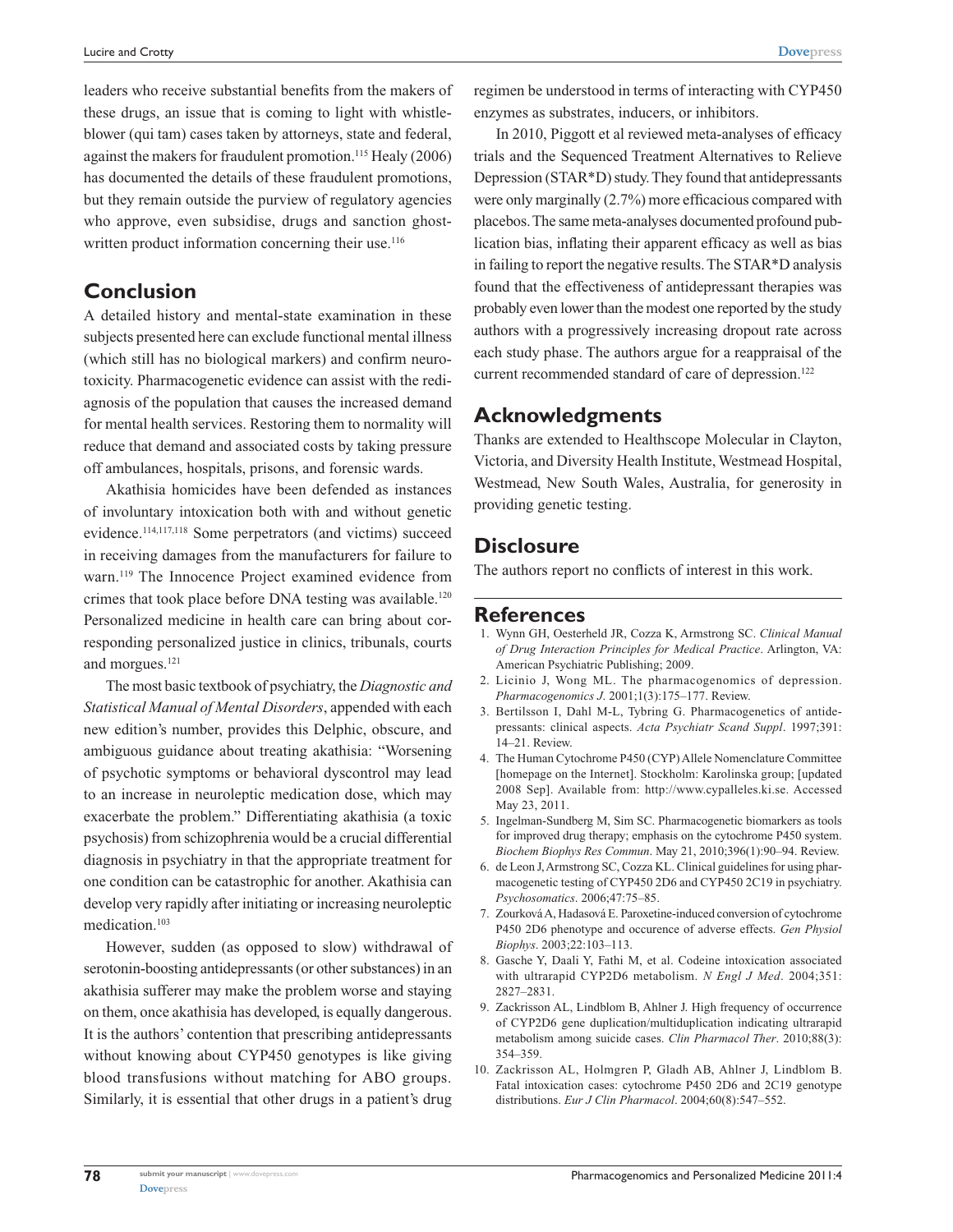- 11. Zackrisson AL, Holmgren P, Gladh AB, Ahlner J, Lindblom B. Cytochrome P450 2D6 genotyping of fatal intoxications using Pyrosequencing. *Progress in Forensic Genetics 10*. 2004;1261: 36–38.
- 12. Sim SC, Risinger C, Dahl ML, et al. A common novel CYP2C19 gene variant causes ultrarapid drug metabolism relevant for the drug response to proton pump inhibitors andantidepressants. *Clin Pharmacol Ther*. 2006;79(1):103–113.
- 13. Sachdev P. The epidemiology of drug-induced akathisia: part I. Acute akathisia. *Schizophr Bull*. 1995;21(3):431–449. Review.
- 14. Sachdev P. The epidemiology of drug-induced akathisia: part II. Chronic, tardive, and withdrawal akathisias. *Schizophr Bull*. 1995;21(3): 451–461. Review.
- 15. US Food and Drug Administration (FDA). Drugs@FDA: FDA approved drug products [webpage on the Internet]. Silver Spring, MD: FDA; [nd]. Available from: [http://www.accessdata.fda.gov/scripts/cder/drugsatfda/](http://www.accessdata.fda.gov/scripts/cder/drugsatfda/index.cfm) [index.cfm. Accessed April 28](http://www.accessdata.fda.gov/scripts/cder/drugsatfda/index.cfm), 2011.
- 16. Vandel P, Haffen E, Vandel S, et al. Drug extrapyramidal side effects. CYP2D6 genotypes and phenotypes. *Eur J Clin Pharmacol*. 1999;55(9): 659–665.
- 17. Indiana University School of Medicine Department of Medicine, Division of Clinical Pharmacology. Drug Interactions: cytochrome P450 drug interaction table [website on the Internet]. Indianapolis, IN: Indiana University School of Medicine; 2011 [updated April 12, 2011]. Available from: [http://medicine.iupui.edu/clinpharm/ddis/table.](http://medicine.iupui.edu/clinpharm/ddis/table.asp) [asp.](http://medicine.iupui.edu/clinpharm/ddis/table.asp) Accessed April 12, 2011.
- 18. Baumann P, Hiemke C, Ulrich S, et al. The AGNP-TDM expert group consensus guidelines: therapeutic drug monitoring in psychiatry. *Pharmacopsychiatry*. 2004;37(6):243–265.
- 19. Breggin PR. Suicidality, violence and mania caused by selective serotonin reuptake inhibitors (SSRIs): a review and analysis. *Int J Risk Saf Med*. 2003;16(1):31–49.
- 20. Large M, Sharma S, Compton MT, Slade T, Nielssen O. Cannabis use and earlier onset of psychosis: a systematic meta-analysis. *Arch Gen Psychiatry*. Epub February 7, 2011.
- 21. Piatkov I, Jones T, Rochester C. Cytochrome P450 loss-of-function polymorphism genotyping on the Agilent Bioanalyzer and clinical application. *Pharmacogenomics*. 2009;10(12):1987–1994.
- 22. Pers comm; Keith Byron, 2011.
- 23. Gaedigk A, Simon SD, Pearce RE, Bradford LD, Kennedy, MJ, Leeder JS. The CYP2D6 activity score: translating genotype information into a qualitative measure of phenotype. *Clin Pharmacol Ther*. 2008;83(2):234–242.
- 24. Sjöqvist F, Alexanderson B, Asberg M, et al. Pharmacokinetics and biological effects of nortriptyline in man. *Acta Pharmacol Toxicol* (*Copenh*). 1971;29(Suppl 3):255–280.
- 25. Bertilsson L, Eichelbaum M, Mellström B, Säwe J, Schulz HU, Sjöqvist F. Nortriptyline and antipyrine clearance in relation to debrisoquine hydroxylation in man. *Life Sci*. 1980;27(18):1673–1677.
- 26. Mellström B, Bertilsson L, Säwe J, Schulz HU, Sjöqvist F. E- and Z-10 hydroxylation of nortriptyline: relationship to polymorphic debrisoquine hydroxylation. *Clin Pharmacol Ther*. 1981;30(2):189–193.
- 27. von Bahr C, Birgersson C, Blanck A, Göransson M, Mellström B, Nilsell K. Correlation between nortriptyline and debrisoquine hydroxylation in the human liver. *Life Sci*. 1983;33(7):631–636.
- 28. Dahl ML, Nordin C, Bertilsson L. Enantioselective hydroxylation of nortriptyline in human liver microsomes, intestinal homogenate, and patients treated with nortriptyline. *Ther Drug Monit*. 1991;13(3): 189–194.
- 29. Kin NM, Klitgaard N, Nair NP, et al. Clinical relevance of serum nortriptyline and 10-hydroxy-nortriptyline measurements in the depressed elderly: a multicenter pharmacokinetic and pharmacodynamic study. *Neuro Psychopharmacology*. 1996;15(1):1–6.
- 30. Perry PJ, Zeilmann C, Arndt S. Tricyclic antidepressant concentrations in plasma: an estimate of their sensitivity and specificity as a predictor of response. *J Clin Psychopharmacol*. 1994;14(4):230–240. Review.
- 31. Steimer W, Zöpf K, von Amelunxen S, et al. Amitriptyline or not, that is the question: pharmacogenetic testing of CYP2D6 and CYP2C19 identifies patients with low or high risk for side effects in amitriptyline therapy. *Clin Chem*. 2005;51(2):376–385.
- 32. Venkatakrishnan K, von Moltke LL, Greenblatt DJ. Nortriptyline E-10 hydroxylation in vitro is mediated by human CYP2D6 (high affinity) and CYP3A4 (low affinity): implications for interactions with enzymeinducing drugs. *J Clin Pharmacol*. 1999;39(6):567–577. Erratum in: *J Clin Pharmacol*. 1999;39(8):866.
- 33. Brøsen K, Kragh-Sørensen P. Concomitant intake of nortriptyline and carbamazepine. *Ther Drug Monit*. 1993;15(3):258–260.
- 34. Krähenbühl S, Smith-Gamble V, Hoppel CL. Pharmacokinetic interaction between diltiazem and nortriptyline. *Eur J Clin Pharmacol*. 1996; 49(5):417–419.
- 35. Gannon RH, Anderson ML. Fluconazole-nortriptyline drug interaction. *Ann Pharmacother*. 1992;26(11):1456–1457.
- 36. Bebchuk JM, Stewart DE. Drug interaction between rifampin and nortriptyline: a case report. *Int J Psychiatry Med*. 1991;21(2):183–187.
- 37. Zhou S, Gao Y, Jiang W, Huang M, Xu A, Paxton JW. Interactions of herbs with cytochrome P450. *Drug Metab Rev*. 2003;35(1):35–98.
- 38. Lefebvre T, Foster BC, Drouin CE, Krantis A, Livesey JF, Jordan SA. In vitro activity of commercial valerian root extracts against human cytochrome P450 3A4. *J Pharm Pharm Sci*. 2004;12;7(2):265–273.
- 39. Donovan JL, DeVane CL, Chavin KD, et al. Multiple night-time doses of valerian (Valeriana officinalis) had minimal effects on CYP3A4 activity and no effect on CYP2D6 activity in healthy volunteers. *Drug Metab Dispos*. 2004;32(12):1333–1336.
- 40. Armstrong SC, Cozza KL, Sandson NB, Six Patterns of drug-drug interactions. *Psychosomatics*. 2003;44(3):255–258.
- 41. Spina E, Santoro V, D'Arrigo C. Clinically relevant pharmacokinetic drug interactions with second-generation antidepressants: an update. *Clin Ther*. 2008;30(7):1206–1227. Review.
- 42. Margolis JM, O'Donnell JP, Mankowski DC, Ekins S, Obach RS. (R)-, (S)-, and racemic fluoxetine N-demethylation by human cytochrome P450 enzymes. *Drug Metab Dispos*. 2000;28(10):1187–1191.
- 43. Scordo MG, Spina E, Dahl ML, Gatti G, Perucca E. Influence of CYP2C9, 2C19 and 2D6 genetic polymorphisms on the steadystate plasma concentrations of the enantiomers of fluoxetine and norfluoxetine. *Bas Clin Pharmacol Toxicol*. 2005;97(5):296–301.
- 44. Ring BJ, Eckstein JA, Gillespie JS, Binkley SN, VandenBranden M, Wrighton SA. Identification of the human cytochromes p450 responsible for in vitro formation of R- and S-norfluoxetine. *J Pharmacol Exp Ther*. 2001;297(3):1044–1050.
- 45. Fjordside L, Jeppesen U, Eap CB, Powell K, Baumann P, Brøsen K. Thestereoselective metabolism of fluoxetine in poor and extensive metabolizers of sparteine. *Pharmacogenetics*. 1999;9(1):55–60.
- 46. Yamaori S, Ebisawa J, Okushima Y, Yamamoto I, Watanabe K. Potent inhibition of human cytochrome P450 3A isoforms by cannabidiol: role of phenolic hydroxyl groups in the resorcinol moiety. *Life Sci*. 2011 11;88(15–16):730–736. Epub February 26, 2011.
- 47. Sachse-Seeboth C, Pfeil J, Sehrt D, et al. Interindividual variation in the pharmacokinetics of Delta9-tetrahydrocannabinol as related to genetic polymorphisms in CYP2C9. *Clin Pharmacol Ther*. 2009;85(3): 273–276. Epub November 12, 2008.
- 48. Watanabe K, Yamaori S, Funahashi T, Kimura T, Yamamoto I. Cytochrome P450 enzymes involved in the metabolism of tetrahydrocannabinols and cannabinol by human hepatic microsomes. *Life Sci*. 2007 20;80(15):1415–1419. Epub January 17, 2007.
- 49. Bland TM, Haining RL, Tracy TS, Callery PS. CYP2C-catalyzed delta9-tetrahydrocannabinol metabolism: kinetics, pharmacogenetics and interaction with phenytoin. *Biochem Pharmacol*. 2005 1;70(7): 1096–1103.
- 50. Eli Lilly and Co. Prozac Weekly® [product information]. Indianapolis, In: Eli Lilly and Co; 2001. Available from: [http://www.accessdata.fda.](http://www.accessdata.fda.gov/drugsatfda_docs/nda/2001/21-235_Prozac_Prntlbl.pdf) [gov/drugsatfda\\_docs/nda/2001/21-235\\_Prozac\\_Prntlbl.pdf. Accessed](http://www.accessdata.fda.gov/drugsatfda_docs/nda/2001/21-235_Prozac_Prntlbl.pdf)  [June 13](http://www.accessdata.fda.gov/drugsatfda_docs/nda/2001/21-235_Prozac_Prntlbl.pdf), 2011.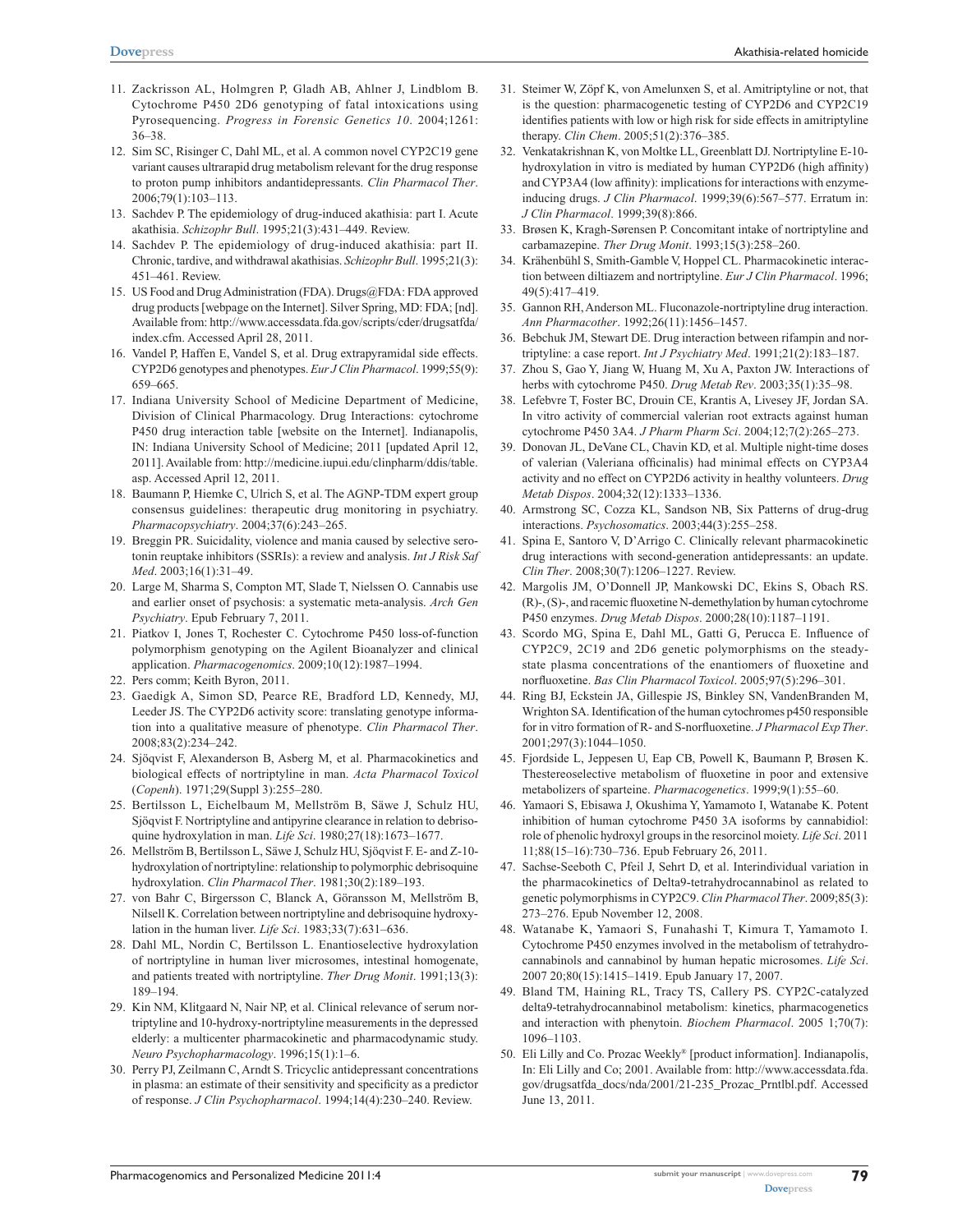- 51. Sawamura K, Suzuki Y, Someya T. Effects of dosage and CYP2D6-mutated allele on plasma concentration of paroxetine. *Eur J Clin Pharmacol*. 2004;60(8):553–557. Epub September 3, 2004.
- 52. Charlier C, Broly F, Lhermitte M, Pinto E, Ansseau M, Plomteux G. Polymorphisms in the CYP 2D6 gene: association with plasma concentrations of fluoxetine and paroxetine. *Ther Drug Monit*. 2003;25(6): 738–742.
- 53. Sindrup SH, Brøsen K, Gram LF, et al. The relationship between paroxetine and the sparteine oxidation polymorphism. *Clin Pharmacol Ther*. 1992;51(3):278–287.
- 54. Jeppesen U, Gram LF, Vistisen K, Loft S, Poulsen HE, Brøsen K. Dose-dependent inhibition of CYP1A2, CYP2C19 and CYP2D6 by citalopram, fluoxetine, fluvoxamine and paroxetine. *Eur J Clin Pharmacol*. 1996;51(1):73–78.
- 55. Sindrup SH, Brøsen K, Gram LF. Pharmacokinetics of the selective serotonin reuptake inhibitor paroxetine: nonlinearity and relation to the sparteine oxidation polymorphism. *Clin Pharmacol Ther*. 1992; 51(3):288–295.
- 56. Breggin PR. Intoxication anosognosia: the spellbinding effect of psychiatric drugs. *Ethical Hum Psychol Psychiatry*. 2006;8(3):201–205.
- 57. Rudberg I, Hermann M, Refsum H, Molden E. Serum concentrations of sertraline and N-desmethyl sertraline in relation to CYP2C19 genotype in psychiatric patients. *Eur J Clin Pharmacol*. 2008;64(12):1181–1188. Epub August 3, 2008.
- 58. Gunes A, Bilir E, Zengil H, Babaoglu MO, Bozkurt A, Yasar U. Inhibitory effect of valproic acid on cytochrome P450 2C9 activity in epilepsy patients. *Bas Clin Pharmacol Toxicol*. 2007;100(6):383–386.
- 59. Wyeth Pharmaceuticals Inc. Effexor XR® [product information]. Philadelphia, PA: Wyeth Pharmaceuticals Inc; 2005. Available from: [http://www.](www.accessdata.fda.gov/drugsatfda_docs/label/2005/020699s054,057lbl.pdf) [accessdata.fda.gov/drugsatfda\\_docs/label/2005/020699s054,057](www.accessdata.fda.gov/drugsatfda_docs/label/2005/020699s054,057lbl.pdf)lbl.pdf. Accessed June 13, 2011.
- 60. Hermann M, Hendset M, Fosaas K, Hjerpset M, Refsum H. Serum concentrations of venlafaxine and its metabolites O-desmethylvenlafaxine and N-desmethylvenlafaxine in heterozygous carriers of the CYP2D6\*3, \*4 or \*5 allele. *Eur J Clin Pharmacol*. 2008;64(5):483–487. Epub January 23, 2008.
- 61. Shams ME, Arneth B, Hiemke C, et al. CYP2D6 polymorphism and clinical effect of the antidepressant venlafaxine. *J Clin Pharmacol Ther*. 2006;31(5):493–502.
- 62. Fukuda T, Nishida Y, Zhou Q, Yamamoto I, Kondo S, Azuma J. The impact of the CYP2D6 and CYP2C19 genotypes on venlafaxine pharmacokinetics in a Japanese population. *Eur J Clin Pharmacol*. 2000; 56(2):175–180.
- 63. Lindh JD, Annas A, Meurling L, Dahl ML, AL-Shurbaji A. Effect of ketoconazole on venlafaxine plasma concentrations in extensive and poor metabolisers of debrisoquine. *Eur J Clin Pharmacol*. 2003;59(5–6): 401–406. Epub July 25, 2003.
- 64. Fogelman SM, Schmider J, Venkatakrishnan K, et al. O- and N-demethylation of venlafaxine in vitro by human liver microsomes and by microsomes from cDNA-transfected cells: effect of metabolic inhibitors and SSRI antidepressants. *Neuro psychopharmacology*. 1999; 20(5):480–490.
- 65. Sriwiriyajan S, Samaeng M, Ridtitid W, Mahatthanatrakul W, Wongnawa M. Pharmacokinetic interactions between ciprofloxacin and itraconazole in healthy male volunteers. *Biopharm Drug Dis*. 2011;32(3):168–174. Epub March 1, 2011.
- 66. Shahzadi A, Javed I, Aslam B, et al. Therapeutic effects of ciprofloxacin on the pharmacokinetics of carbamazepine in healthy adult male volunteers. *Pak J Pharm Sci*. 2011;24(1):63–68.
- 67. Elko CJ, Burgess JL, Robertson WO. Zolpidem-associated hallucinations and serotonin reuptake inhibition: a possible interaction. *J Toxicol Clin Toxicol*. 1998;36(3):195–203. Review.
- 68. Vlase L, Popa A, Neag M, Muntean D, Leucuta SE. Pharmacokinetic interaction between zolpidem and ciprofloxacin in healthy volunteers. *Eur J Drug Metab Pharmacokinet*. 2011;35(3–4):83–87. Epub October 5, 2010.
- 69. Owens MJ, Knight DL, Nemeroff CB. Second-generation SSRIs: human monoamine transporter binding profile of escitalopram and R-fluoxetine. *Eur J Drug Metab Pharmacokinet*. 2001;50(5):345–350.
- 70. Olesen OV, Linnet K. Studies on the stereoselective metabolism of citalopram by human liver microsomes and cDNA-expressed cytochrome P450 enzymes. *Pharmacology*. 1999;59(6):298–309.
- 71. Herrlin K, Yasui-Furukori N, Tybring G, Widén J, Gustafsson LL, Bertilsson L. Metabolism of citalopram enantiomers in CYP2C19/ CYP2D6 phenotyped panels of healthy Swedes. *British J Clin Pharmacol*. 2003;56(4):415–421.
- 72. von Moltke LL, Greenblatt DJ, Giancarlo GM, Granda BW, Harmatz JS, Shader RI. Escitalopram (S-citalopram) and its metabolites in vitro: cytochromes mediating biotransformation, inhibitory effects, and comparison to R-citalopram. *Drug Metab Dispos*. 2001;29(8): 1102–1109.
- 73. Mannel M. Drug interactions with St John's wort: mechanisms and clinical implications. *Drug Saf*. 2004;27(11):773–797. Review.
- 74. Robinson DS. Serotonin Syndrome. *Primary Psychiatry*. 2006;13(8): 36–38.
- 75. Fukuda T, Yamamoto I, Nishida Y, et al. Effect of the CYP2D6\*10 genotype on venlafaxine pharmacokinetics in healthy adult volunteers. *Br J Clin Pharmacol*. 1999;47(4):450–453.
- 76. Fukuda T, Nishida Y, Zhou Q, Yamamoto I, Kondo S, Azuma J. The impact of the CYP2D6 and CYP2C19 genotypes on venlafaxine pharmacokinetics in a Japanese population. *Eur J Clin Pharmacol*. 2000 May;56(2):175–80.
- 77. Veefkind AH, Haffmans PM, Hoencamp E. Venlafaxine serum levels and CYP2D6 genotype. *Ther Drug Monit*. 2000;22(2):202–208.
- 78. Safeekh AT, Pinto D. Venlafaxine-induced psychotic symptoms. *Indian J Psychiatry*. 2009;51(4):308–309.
- 79. Pfeffer F, Grube M. An organic psychosis due to a venlafaxinepropafenone interaction. *Int J Psychiatry Med*. 2001;31(4):427–432.
- 80. Gareri P, De Fazio P, Gallelli L, et al. Venlafaxine-propafenone interaction resulting in hallucinations and psychomotor agitation. *Ann Pharmacother*. March 2008;42(3):434–438.
- 81. Howe C, Ravasia S. Venlafaxine-induced delirium. *Can J Psychiatry*. 2003;48(2):129.
- 82. Alexander J, Nillsen A. Venlafaxine-induced delirium. *Aus NZJ Psychiatry*. Epub March 24, 2011.
- 83. Wyeth Australia Pty Ltd. Efexor®-XR [product information]. Baulkham Hills, NSW: Wyeth Australia Pty Ltd; 2010.
- 84. Rochat B, Amey M, Gillet M, Meyer UA, Baumann P. Identification of three cytochrome P450 isozymes involved in N-demethylation of citalopram enantiomers in human liver microsomes. *Pharmacogenetics*. 1997;7(1):1–10.
- 85. Yu BN, Chen GL, He N, et al. Pharmacokinetics of citalopram in relation to genetic polymorphism of CYP2C19. *Drug Metab Dispos*. 2003; 31(10):1255–1259.
- 86. Pedersen RS, Damkier P, Brosen K. Tramadol as a new probe for cytochrome P450 2D6 phenotyping: a population study. *Clin Pharmacol Ther*. 2005;77(6):458–467.
- 87. Tang C, Shou M, Rushmore TH, et al. In-vitro metabolism of celecoxib, a cyclooxygenase-2 inhibitor, by allelic variant forms of human liver microsomal cytochrome P450 2C9: correlation with CYP2C9 genotype and in-vivo pharmacokinetics. *Pharmacogenetics*. 2001;11(3): 223–235.
- 88. Werner U, Werner D, Rau T, Fromm MF, Hinz B, Brune K. Celecoxib inhibits metabolism of cytochrome P450 2D6 substrate metoprolol in humans. *Clin Pharmacol Ther*. 2003;74(2):130–137.
- 89. Halberg P, Karlsson J, Kurland L, et al. The CYP2C9 genotype predicts the blood pressure response to irbesartan: results from the Swedish Irbesartan Left Ventricular Hypertrophy Investigation vs Atenolol (SILVHIA) trial. *J Hypertens*. 2002;20(10):2089–2093.
- 90. Cham S, Evans MA, Denenberg JO, Golomb BA. Statin-associated musclerelated adverse effects: a case series of 354 patients. *Pharmacotherapy*. 2010;30(6):541–553.